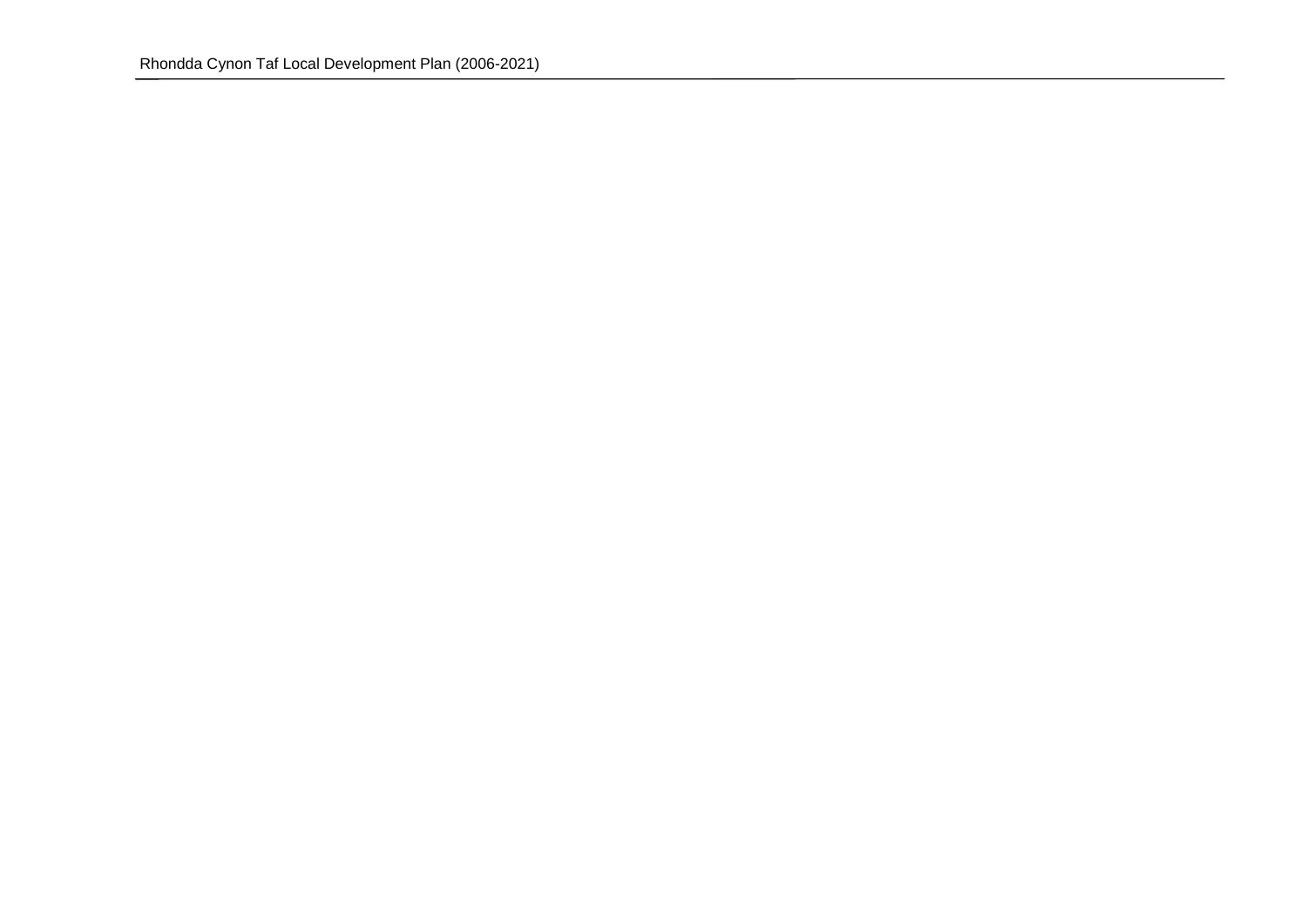### **CHAPTER**

- **1.0 Summary of process**
- **2.0 Introduction**
- **3.0 The Workshop**
- **4.0 Minutes of the meeting**
- **5.0- Responses**
- **Appendices**
- **Appendix 1 List of Invitees to the workshop**
- **Appendix 2- List of Attendees to the workshop**
- **Appendix 3- Site Scenario tables before and after the meeting**
- **Appendix 4- Minutes of the Housing delivery workshop**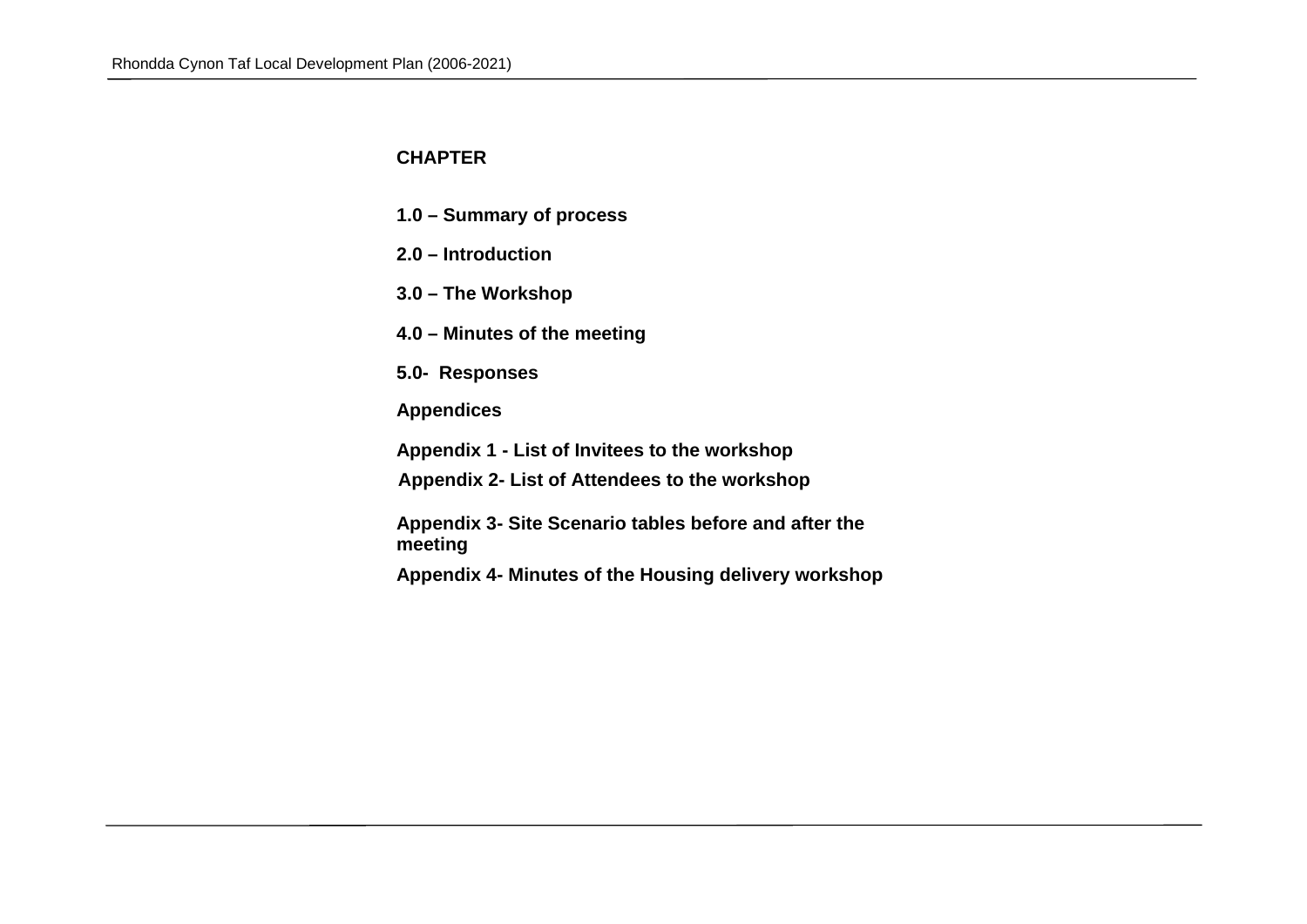## **1.0 SUMMARY OF PROCESS**

The purpose of the housing deliverability workshop was to seek the views of house builders and developers with regards to the deliverability of the allocated housing sites and the timescale for the delivery within the plan period.

**Stage 1** – Housing Deliverability Workshop

#### **Purpose:**

To seek the views of housing developers and house builders on the timescales for delivery of the Councils housing allocations.

#### **Process:**

An invitation was sent to housing developers and house builders to attend a workshop where the issues of timescales and deliverability would be discussed. A list of invited attendees can be found in appendix 1. The minutes of the meeting were circulated to all invitees.

#### **Output:**

To gain the views of house builders and developers of the housing allocations in the Local Development Plan.

#### **2.0 INTRODUCTION**

In October 2009 a meeting was held to discuss the timescales for delivery of the allocations in the LDP.

Prior to the meeting a table was prepared which listed the sites allocated in the LDP and categorised them into three broad time periods for delivery. These were:

- $\bullet$  2010-2013
- $2014 2017$
- $2018 2021$

Each site was categorised according to the Council's understanding of its likely development date. The table was not intended to be binding and it was recognised as essential that landowners and developers directly informed the Council's understanding of likely development dates.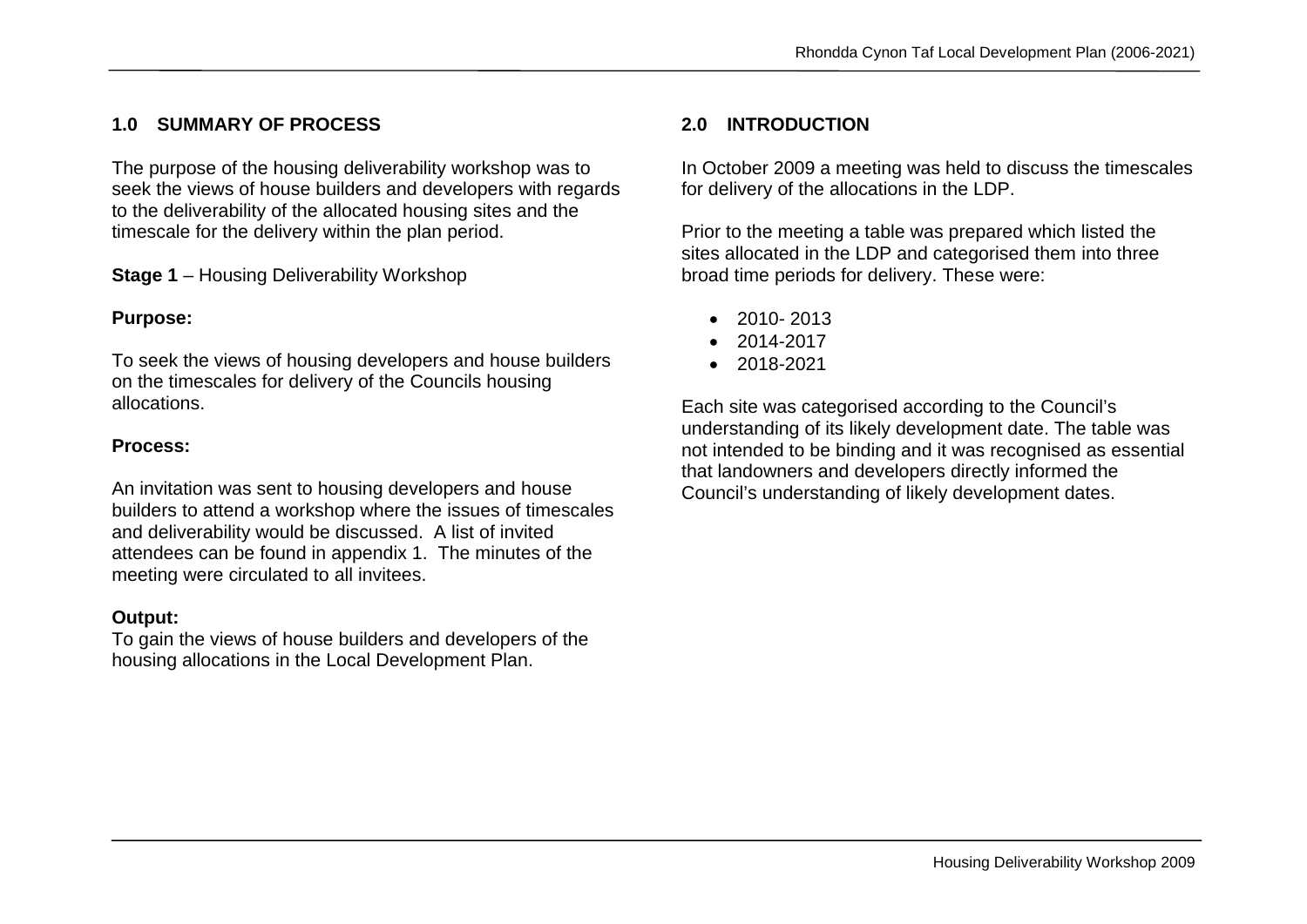#### **3.0 The Workshop**

The workshop was held in the Valleys Innovation Centre on Monday the 19<sup>th</sup> October 2009. A list of attendees is included in Appendix 2.

A presentation was given by Simon Coop of Nathaniel Litchfield and Partners regarding the work that they were undertaking for the Council on viability of the sites and how the findings of the workshop would contribute to this work

The Development Planning team gave a presentation on the structure of the day.

Participants were provided with:

- An agenda for the day
- A list of the sites to be discussed
- A time scale and site scenario list



Each site on the list was discussed in turn, a map was provided on each site along with a site description given by the development planning team.

The development planning team recorded comments and participants were told that the minutes of the meeting would be circulated for further comments.

| local development plan<br>cyrillan datblyga lleol                                   |
|-------------------------------------------------------------------------------------|
| <b>Housing Deliverability Workshop</b>                                              |
| 1. Strategic Sites                                                                  |
| Former Maerdy, Colliery, Site, Rhondda Fach,                                        |
| Former Femhill Colliery Site, Blaenthondda                                          |
| Former Phumacite Plant, Abercwmboi                                                  |
| Land at Robertstown/ Abernant, Aberdare                                             |
| Land South of Hirwaun                                                               |
| Former Cum, Colliery and Coling Works, Typ-y-pant, Pontypridd                       |
| Muyndy / Talbot Green Area                                                          |
| Former OCC Site Llanilid, Llanharan                                                 |
| 2. Southern Strategy Area                                                           |
| Cefn Lane, Glycoch                                                                  |
| Trane Farm, Tonyrefail                                                              |
| Collenna Farm, Tonyrefail                                                           |
| Bryngolau, Tonyrefail                                                               |
| Site of the former Hillside Club, Capel Hill, Tonyrefail                            |
| Land east of Mill Street, Tonyrefail                                                |
| Land at Gwern Heulog, Coed By                                                       |
| Land rear of Tylcha Ganol Farm, south of Mill Street, Tonyrefail                    |
| Land East of Hafod Wen and Norther of Concorde Drive, Tonyrefail                    |
| Land south of Brynna Road, Brynna                                                   |
| Land east of Dolay County Primary School, Bridgend Road, Bryncae                    |
| West of Llechau, Llanhamy                                                           |
| Penygawsi, Llantrisant                                                              |
| Land south of Brynteg Court, Beddau<br>The Link Site, Pen-yr-egluvs, Church Village |
| Glyntaff Farm, Bhydyfelin                                                           |
| Gelliwion Farm, Rhydyfelin                                                          |
| Land south of the Ridings, Tonteg and east of Station Road, Church Village          |
|                                                                                     |
|                                                                                     |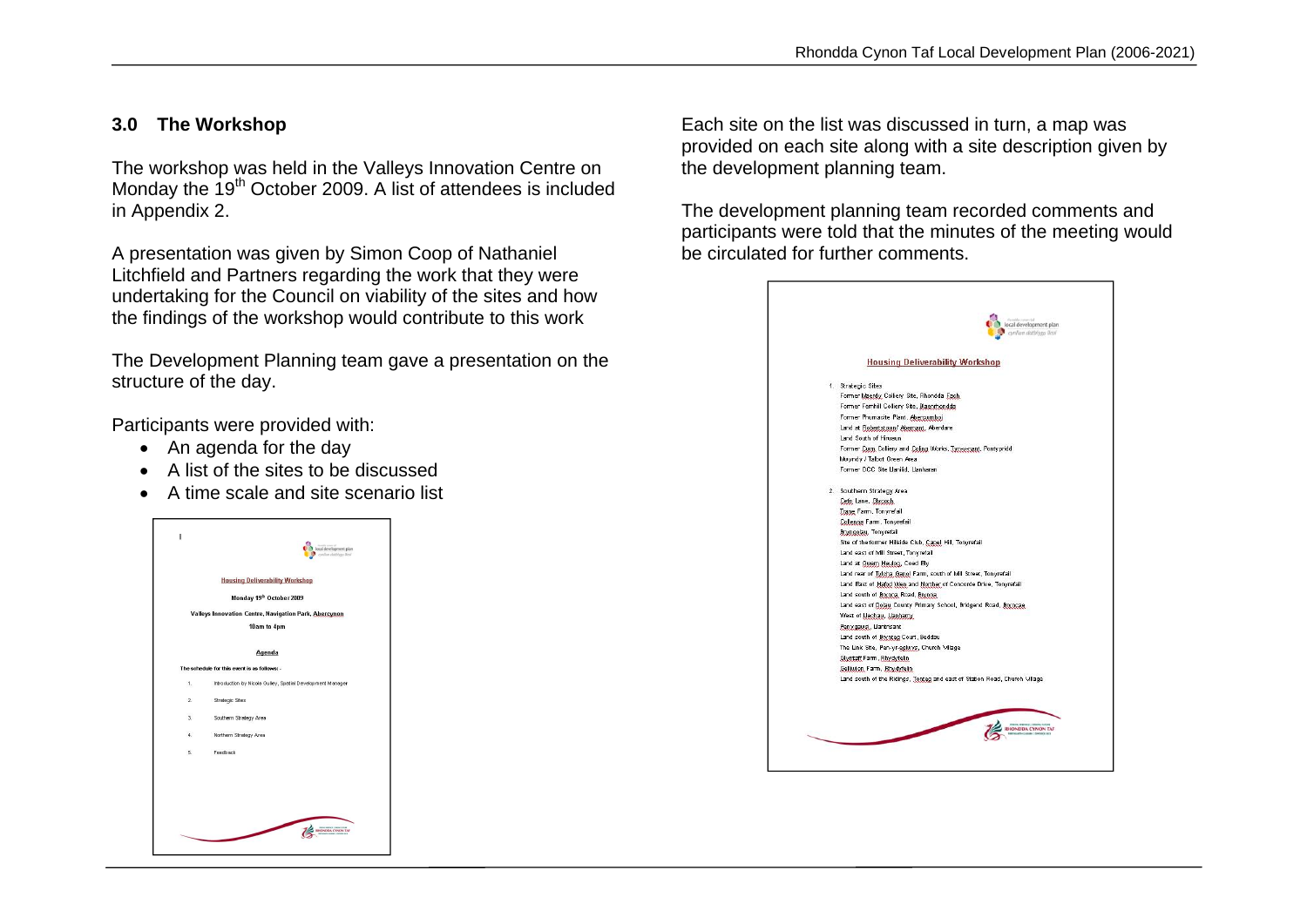#### **4.0 Minutes of the meeting**

The minutes of the meeting were compiled and sent out to every representor that had been originally invited. These were sent out on the 19<sup>th</sup> January 2010 and participants were given a week to respond with comments and corrections to the minutes or the amended site scenario.

|                 | A1                 | $=$ Site<br>$\overline{\phantom{0}}$           |                    |                |                         |                                       |       |      |
|-----------------|--------------------|------------------------------------------------|--------------------|----------------|-------------------------|---------------------------------------|-------|------|
|                 | A                  | $\overline{R}$                                 | $\overline{c}$     | H              | т                       | $\overline{1}$                        | K     | П    |
| 1               | Site               | Name                                           | Location           |                |                         | Market Constr 2010-13 2014-17 2018-21 |       |      |
| $\overline{2}$  | C32                | Fernhill                                       | Blaenrhondda       | c              | ī                       |                                       |       | 400  |
| 3               | 03.3               | Phumacite                                      | Abercwmboi         | B              | $\overline{c}$          |                                       |       | 500? |
| $\frac{1}{2}$   | C3.4               | Abemant                                        | Aberdare           | A              | $\overline{c}$          |                                       | 600   |      |
| 5               | C3.5               | Hinusun                                        | <b>Hirwaun</b>     | B              | $\overline{c}$          |                                       |       | 400  |
| 6               | C3.6               | Cwm                                            | Ty'n-y-nant        | B              | $\overline{c}$          |                                       |       | 800  |
| 7               | C3.7               | Mwyndy                                         | Llantrisant        | A              | 1                       | 500                                   |       |      |
| 8               | C3.8               | Llanilid                                       | Llanharan          | А              | $\overline{c}$          |                                       | 1,700 |      |
| $\overline{9}$  |                    | NSA.01 S Rhigos Rd                             | Hirwaun            | $\overline{B}$ | ī                       |                                       | 15    |      |
|                 |                    | 10 NSA.02 E Trenant                            | Penywaun           | $\overline{B}$ | $\overline{z}$          |                                       |       | 100  |
| 11              |                    | NSA.03 SE Community centre                     | Llwydcoed          | A              | ī                       | 15                                    |       |      |
|                 |                    | 12 NSA.04 Brickworks Dairy                     | Llwydcoed          | A              | $\overline{2}$          |                                       | 175   |      |
|                 |                    | 13 NSA.05 Tegfan Farm                          | Trecynon           | B              | 1                       |                                       | 140   |      |
|                 |                    | 14 NSA.06 Nant y Wenallt                       | Abernant           | A              | 1                       | 150                                   |       |      |
|                 |                    | 15 NSA.07 Cefnpennar Rd                        | Cwmbach            | B              | 1                       |                                       | 40    |      |
|                 |                    | 16 NSA.08 Dyffryn Row                          | Cwmbach            | B              | ï                       |                                       | 25    |      |
|                 |                    | 17 NSA.09 Ynyscynon Farm                       | Cwmbach            | B              | $\overline{2}$          |                                       |       | 100  |
|                 |                    | 18 NSA.10 Godreaman St                         | Godremaan          | B              | 1                       |                                       | 120   |      |
|                 |                    | 19 NSA 11 Gwemifor Grounds                     | Mt Ash             |                |                         |                                       |       |      |
|                 |                    | 20 NSA.12 Maerdy Rd                            | Maerdy             | Ċ              | 1                       |                                       |       | 50   |
|                 |                    |                                                |                    | ċ              | ī                       |                                       |       | 30   |
|                 |                    | 21 NSA.13 Gwemllwyn Ter                        | Tylorstown         | ċ              | ī                       |                                       |       |      |
|                 |                    | 22 NSA 14 Ferwick st                           | Pontygwaith        |                | ī                       |                                       |       | 40   |
|                 |                    | 23 NSA.15 Hospital etc.                        | Treherbert         | ō              |                         |                                       |       | 50   |
|                 |                    | 24 NSA.16 Ynysfeio Av                          | Treherbert         | c<br>ċ         | 1                       |                                       |       | 150  |
|                 |                    | 25 NSA.17 Mace Lane                            | Treorchy           |                | ī                       |                                       |       | 40   |
|                 |                    | 26 NSA.18 Cemetery Rd                          | Treorchy           | ō              | ī                       |                                       |       | m    |
|                 | 27 NSA.19 Hospital |                                                | Llwynypia          | c              | ī                       |                                       |       | 190  |
|                 | 28 NSA.20 Park st  |                                                | Clydach Vale       | ō              | ī                       |                                       |       | 30.  |
|                 |                    | 29 NSA.21 Dinas Rd (Concs)                     | Dinas              | $\overline{c}$ | ī                       |                                       |       | 25   |
|                 |                    | 30 NSA.22 Catherine Cresc                      | Cymmer             | $\overline{c}$ | ī                       |                                       |       | 15   |
| 31              |                    | SSA 01 Cefn Lane                               | Glyncoch           | B              | ī                       |                                       | 30    |      |
| 32              |                    | SSA 02 Trane Farm                              | Tonyrefail         | B              | 1                       |                                       | 700   |      |
|                 |                    | 33 SSA.03 Collenna Farm                        | Tonyrefail         | B              | ī                       |                                       | 25    |      |
|                 |                    | 34 SSA.04 Bryngolau                            | Tonyrefail         | B              | 1                       |                                       | 50    |      |
|                 |                    | 35 SSA.05 Hillside Club                        | Tonyrefail         | B              | ī                       |                                       | 40    |      |
| 36 <sup>1</sup> |                    | SSA.06 E Mill St                               | Tonvrefail         | B              | $\overline{2}$          |                                       |       | 100  |
|                 |                    | 37 SSA.07 Gwern Heulog                         | Tonvrefail         | B              | 1                       |                                       | 150   |      |
|                 |                    | 38 SSA.08 Rear Tylcha Wen Ter                  | Tonyrefail         | B              | $\overline{2}$          |                                       |       | 165  |
|                 |                    | 39 SSA.09 Tylcha Ganol                         | Tonvrefail         | B              | $\overline{2}$          |                                       |       | 85   |
|                 |                    | 40 SSA.10 E Hafod Wen / N C Dr                 | Tonvrefail         | B              | ī                       |                                       | 100   |      |
| 41              |                    | SSA.11 S Brynna Rd                             | Brvnna             | Ä              | ī                       | 200                                   |       |      |
| 42              |                    | SSA 12 E Dolau School                          | Brvncae            | А              | ī                       | 130                                   |       |      |
| 43              |                    | SSA.13 W Llechau                               | Llanharry          | $\overline{B}$ | ī                       |                                       | 150   |      |
| 44              |                    | SSA.14 Penygawsi                               | <b>Llantrisant</b> | A              | ī                       | 40                                    |       |      |
| 45              |                    | SSA.15 S Brynteg Court                         | Beddau             | A              | ī                       | 150                                   |       |      |
| 46              |                    | SSA.16 Penyreglwys                             | Llantwit Fardre    | А              | ī                       | 160                                   |       |      |
| 47              |                    | SSA.17 Glyntaff Farm                           | Rhydyfelin         | A              | $\overline{2}$          |                                       | 80    |      |
| 48              |                    | SSA.18 Gelliwion Reclamation                   | Pontypridd         | A              | $\overline{\mathbf{z}}$ |                                       | 40    |      |
|                 |                    | 49 SSA 19 S of Ridinas                         | Tonteg             | А              | 1                       | 500                                   |       |      |
|                 |                    | $H$ $\leftarrow$ $H$ $\right)$ scenarios sites |                    |                |                         |                                       |       |      |

| Getynnweb am:<br>01443 495194<br>19 <sup>h</sup> January 2010<br>RE: Housing Deliverability Workshop<br>Further to the Housing deliverability workshop held on Monday the 19 <sup>n</sup><br>October 2009, please find the minutes of the meeting and the revised<br>If you have any comments or amendments to the minutes or the table please<br>can you send them to Clare Hewitt at Development Planning, Level 5, Unit 3,<br>Ty Pennant, Catherine Street, Pontypridd, CF37 2TB or via e-mail<br>Clare.Hewitt@rhondda-cynon-taf.gov.uk by the 26 <sup>h</sup> January 2010.<br>Please note that the minutes and scenario table will be submitted to the<br>Welsh Assembly Government as part of Rhondda Cynon Taf's Evidence base<br>for the Local Development Plan Inquiry.<br>If you have any queries please do not hesitate to contact me. |                                              | Please ask for:<br>Clare Hewitt |
|---------------------------------------------------------------------------------------------------------------------------------------------------------------------------------------------------------------------------------------------------------------------------------------------------------------------------------------------------------------------------------------------------------------------------------------------------------------------------------------------------------------------------------------------------------------------------------------------------------------------------------------------------------------------------------------------------------------------------------------------------------------------------------------------------------------------------------------------------|----------------------------------------------|---------------------------------|
|                                                                                                                                                                                                                                                                                                                                                                                                                                                                                                                                                                                                                                                                                                                                                                                                                                                   |                                              |                                 |
|                                                                                                                                                                                                                                                                                                                                                                                                                                                                                                                                                                                                                                                                                                                                                                                                                                                   |                                              |                                 |
|                                                                                                                                                                                                                                                                                                                                                                                                                                                                                                                                                                                                                                                                                                                                                                                                                                                   | Dear Sir/ Madam                              |                                 |
|                                                                                                                                                                                                                                                                                                                                                                                                                                                                                                                                                                                                                                                                                                                                                                                                                                                   |                                              |                                 |
|                                                                                                                                                                                                                                                                                                                                                                                                                                                                                                                                                                                                                                                                                                                                                                                                                                                   | Development Scenario sheet.                  |                                 |
|                                                                                                                                                                                                                                                                                                                                                                                                                                                                                                                                                                                                                                                                                                                                                                                                                                                   |                                              |                                 |
|                                                                                                                                                                                                                                                                                                                                                                                                                                                                                                                                                                                                                                                                                                                                                                                                                                                   |                                              |                                 |
|                                                                                                                                                                                                                                                                                                                                                                                                                                                                                                                                                                                                                                                                                                                                                                                                                                                   |                                              |                                 |
|                                                                                                                                                                                                                                                                                                                                                                                                                                                                                                                                                                                                                                                                                                                                                                                                                                                   | Yours Faithfully                             |                                 |
|                                                                                                                                                                                                                                                                                                                                                                                                                                                                                                                                                                                                                                                                                                                                                                                                                                                   |                                              |                                 |
|                                                                                                                                                                                                                                                                                                                                                                                                                                                                                                                                                                                                                                                                                                                                                                                                                                                   | Nicola Gulley<br>Spatial Development Manager |                                 |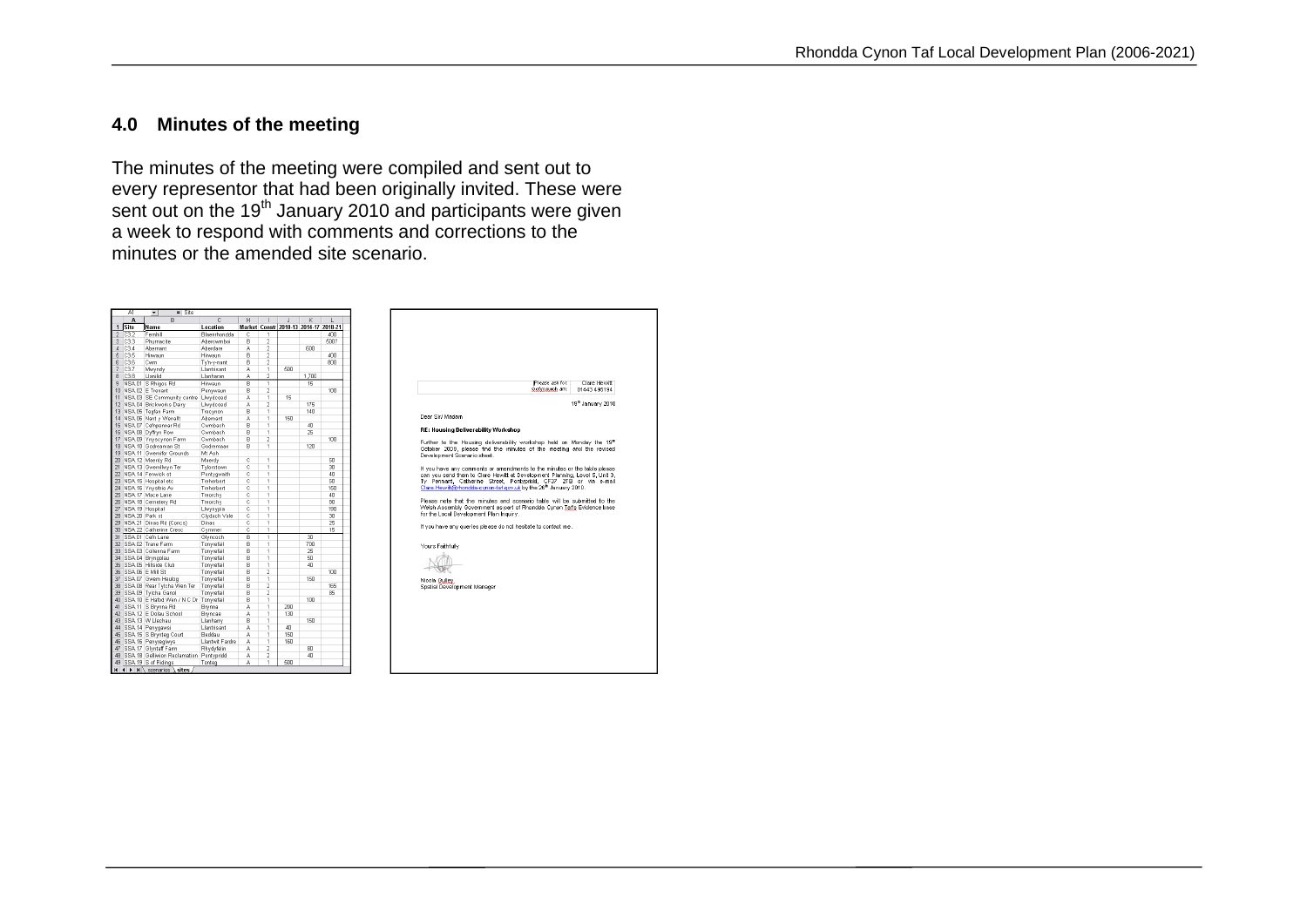## **5.0 Responses**

The following responses were received as a result of the consultation:

| <b>Name</b> | Organisation | <b>Comment</b>                          | <b>Action</b> |
|-------------|--------------|-----------------------------------------|---------------|
| Geraint     | Savills      | No amendments to                        | Agreed the    |
| John        |              | the minutes.                            | table will be |
|             |              |                                         | amended       |
|             |              | With regards to the                     | accordingly   |
|             |              | scenario table we<br>would comment that |               |
|             |              | the Former OCC Site                     |               |
|             |              | Llanilid would be                       |               |
|             |              | more appropriately                      |               |
|             |              | categorised as 'A1'                     |               |
|             |              | (rather than 'A2'), as                  |               |
|             |              | pending planning                        |               |
|             |              | permission the site                     |               |
|             |              | will be built out to                    |               |
|             |              | deliver a significant                   |               |
|             |              | number of dwellings                     |               |
|             |              | within the early part                   |               |
|             |              | of the plan period (i.e.                |               |
|             |              | the site scenario                       |               |
|             |              | spreadsheet                             |               |
|             |              | indicates that 566                      |               |
|             |              | units will be delivered                 |               |
|             |              | at the Llanilid                         |               |
|             |              | site during the period                  |               |
|             |              | 2010-2013). Based                       |               |
|             |              | on this projection, we                  |               |

|                                                                     |                   | consider that the site<br>would more<br>appropriately be<br>categorised as 'A1'<br>(i.e. unconstrained).                                                                                     |                                           |
|---------------------------------------------------------------------|-------------------|----------------------------------------------------------------------------------------------------------------------------------------------------------------------------------------------|-------------------------------------------|
| Lydia<br>Haskey                                                     | DE&T              | <b>Clarification sought</b><br>regarding Land South<br>of Hirwaun. Add point<br>The residential<br>development of the<br>site is dependant on<br>whether it is used for<br>open cast mining. | Agreed the<br>comment<br>will be<br>added |
| <b>Keith</b><br>Warren<br>on.<br>behalf<br>of J.<br><b>Phillips</b> | Asbri<br>Planning | No changes to the<br>minutes or table                                                                                                                                                        | <b>Noted</b>                              |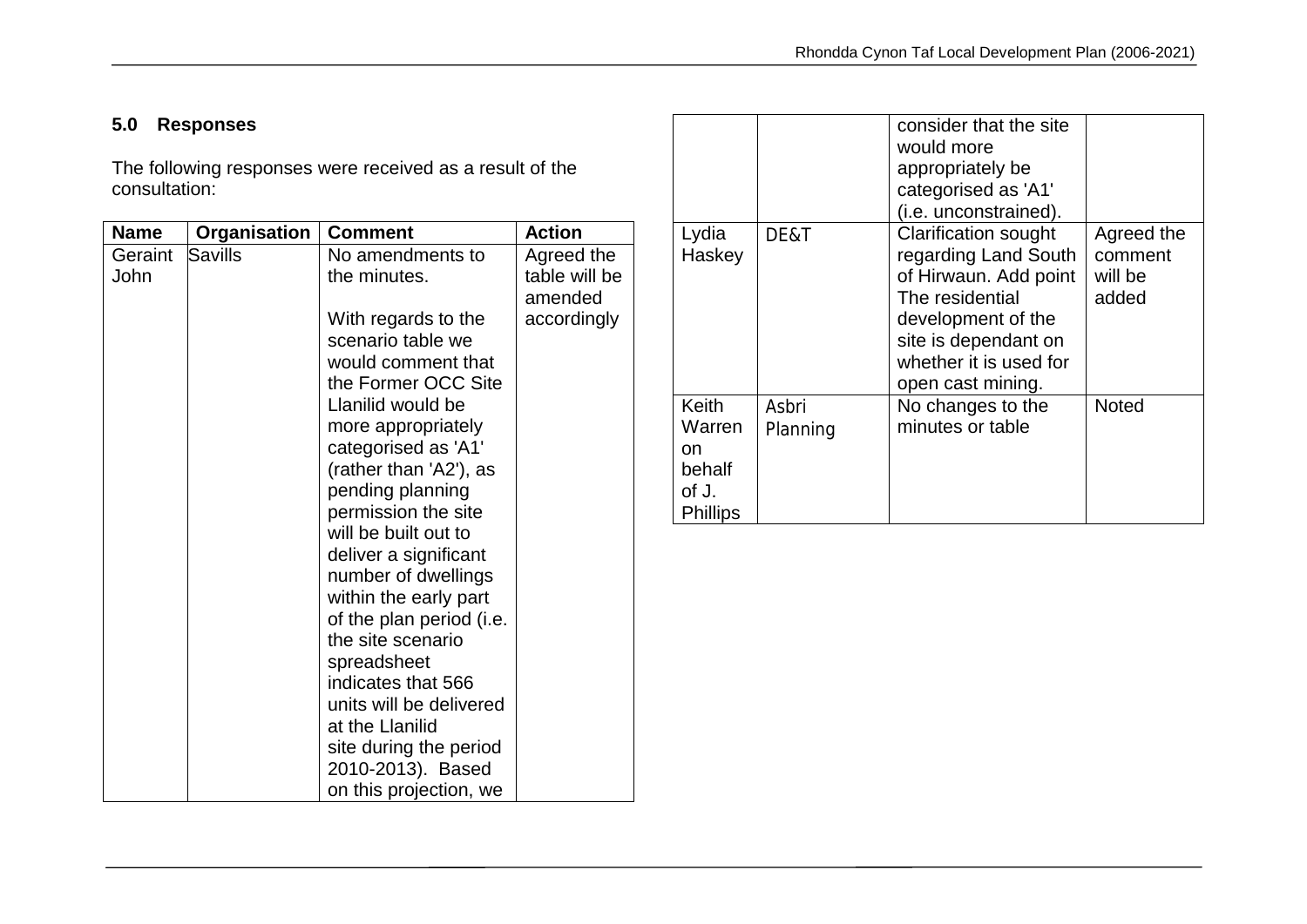## **Appendix 1 – List of Invitees to the workshop**

| Mark Newey             | <b>WAG</b>                     |
|------------------------|--------------------------------|
| Lydia Haskey           | <b>WAG</b>                     |
| <b>Rhidian Clement</b> | <b>Welsh Water</b>             |
| <b>Nicola Davies</b>   | Health, Social Care Rhondda    |
|                        | Cynon Taf                      |
| <b>Richard Price</b>   | Home Builders Federation       |
| <b>Mark Harris</b>     | Lewis Homes                    |
| <b>Andrew Crompton</b> | <b>Charles Church</b>          |
| <b>M</b> Davies        | <b>Davies Homes</b>            |
| <b>John Butcher</b>    | <b>WDL Homes</b>               |
| Simon Grey             | <b>Llanmoor Homes</b>          |
| <b>Clive Ball</b>      | <b>Wealth Health Estates</b>   |
| K.G.J Price            | K.G.J Price                    |
| <b>Steve Taylor</b>    | <b>Serviced Land</b>           |
| <b>Gareth Hawke</b>    | <b>Barratt Homes</b>           |
| Jon Harvey             | <b>Persimmon Homes</b>         |
| Lee Hawker             | <b>Redrow Homes</b>            |
| <b>Bill Jewsbury</b>   | <b>Lovell Partners</b>         |
| Representative         | Cofton                         |
| JF Phillips            | Dorchester Land                |
| <b>B.</b> Williams     | <b>CPL</b> Industries          |
| Pete Sulley            | <b>Barton Wilmore</b>          |
| Geraint John           | <b>Savills</b>                 |
| <b>Mark Scoot</b>      | <b>Amethyst Properties</b>     |
| Louis Chicot           | <b>Louis Chicot Associates</b> |
| <b>Andrew Lucas</b>    | <b>RPS</b>                     |
| Carolyn Jones          | <b>RPS</b>                     |
| Peter Waldron          | <b>RPS</b>                     |
| Keith Warren           | <b>ASBRI Planning</b>          |

| Christine Sullivan       | <b>Sullivan Land and Planning</b> |
|--------------------------|-----------------------------------|
| <b>Andrew Muir</b>       | Harmers                           |
| <b>Laurence Forse</b>    | <b>Harmers</b>                    |
| David Walker             | <b>Harmers</b>                    |
| <b>Andrew Ayles</b>      | White Young Green                 |
| T G Davies               | <b>Watts and Morgan</b>           |
| Gareth Williams          | Nathaniel Litchfield and          |
|                          | Partners                          |
| <b>Michael Rees</b>      | DTZ                               |
| Elgan Jones              | <b>Welsh Health Estates</b>       |
| Representative           | <b>Southward Properties</b>       |
| Representative           | Piper Homes                       |
| <b>Jonathan Matthews</b> | King Sturge                       |
| Simon Lloyd              | Cook & Arkwright                  |
| Simon Williams           | <b>Boyer Planning</b>             |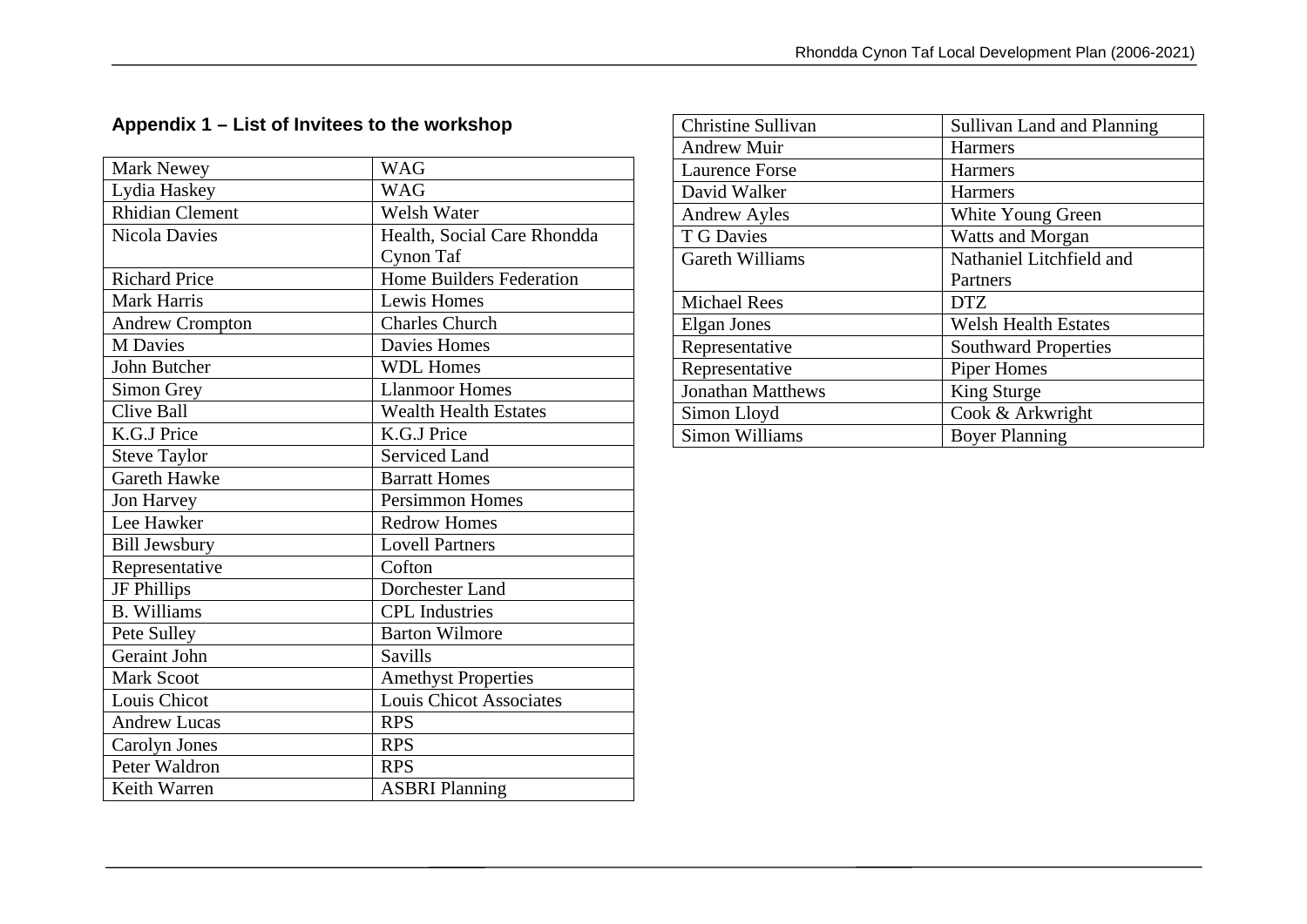| <b>Name</b>             | Company                          |
|-------------------------|----------------------------------|
| Mark Harris (MH)        | Harris Land and Development      |
| David Jones (DJ)        | Land Owner                       |
| Carolyn Jones (CJ)      | <b>RPS</b>                       |
| Lydia Haskey (LH)       | <b>Welsh Assembly Government</b> |
| Gareth Williams(GW)     | <b>NLP</b>                       |
| Simon Coop (SC)         | <b>NLP</b>                       |
| Steve Taylor (ST)       | <b>Savills</b>                   |
| Geraint John (GJ)       | <b>Savills</b>                   |
| Ben Stephenson (BS)     | <b>Barton Wilmore</b>            |
| Mark Scoot (MS)         | Amethyst                         |
| Christine Sullivan (CS) | Sullivan land and planning       |
| David Walker (DW)       | Harmers                          |
| Eigan Jones (EJ)        | <b>Welsh Health Estates</b>      |
| Clive Ball (CB)         | <b>Welsh Health Estates</b>      |
| John Butcher (JB)       | <b>WDL</b>                       |
| Nicola Gulley (NG)      | <b>RCT</b>                       |
| Gareth Hall (GH)        | <b>RCT</b>                       |
| Phil Ratcliffe (PR)     | <b>RCT</b>                       |
| Clare Hewitt (CH)       | <b>RCT</b>                       |

## **Appendix 2- List of Attendees to the workshop**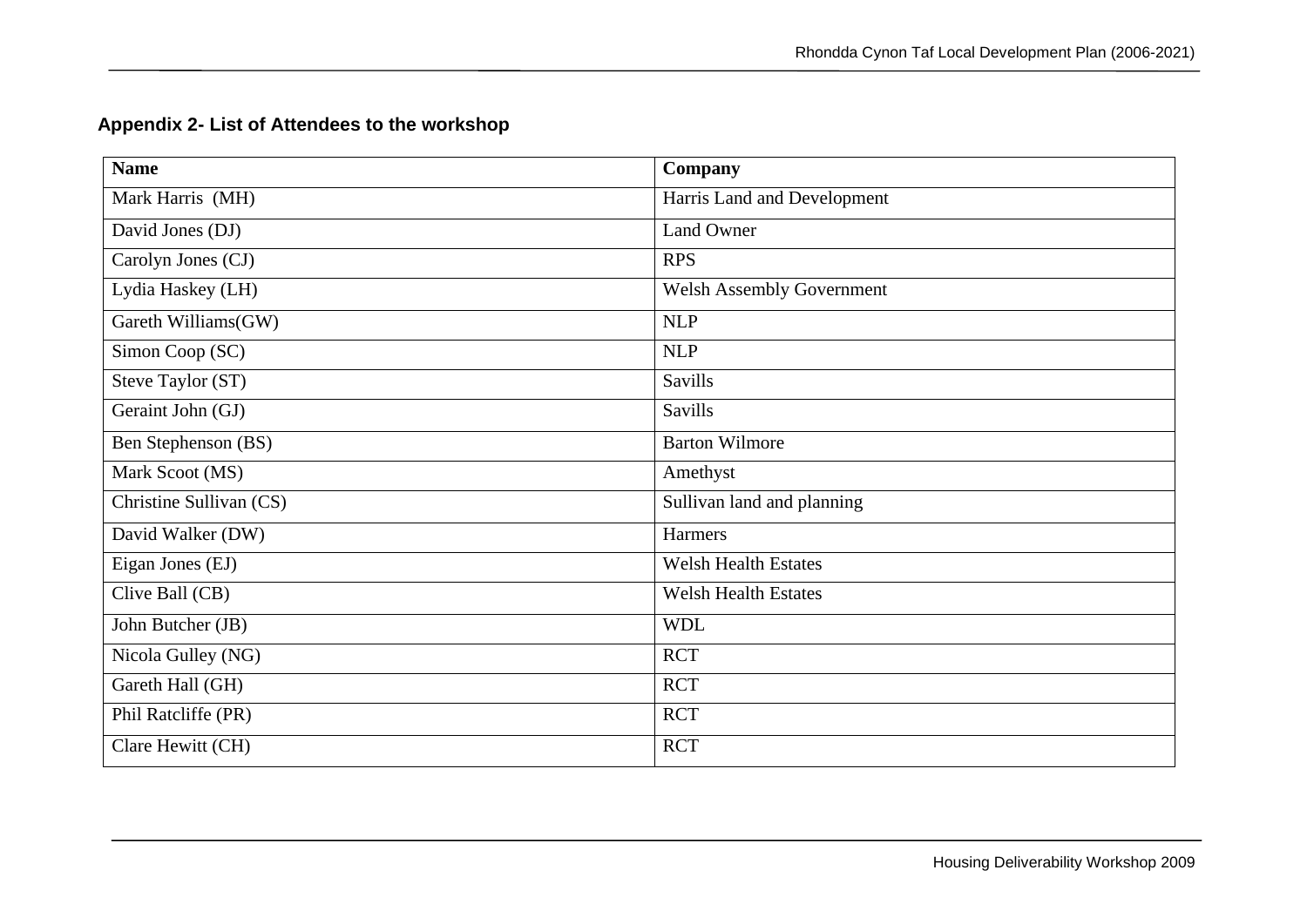## **Appendix 3 – Site Scenario tables before and after the meeting**

## **Before the meeting**

| Site          | <b>Name</b>                | Location     | <b>Market</b> | <b>Constr</b>  | 2010-13 | 2014-17 | 2018-21 |
|---------------|----------------------------|--------------|---------------|----------------|---------|---------|---------|
| C3.2          | Fernhill                   | Blaenrhondda | C             |                |         |         | 400     |
| C3.3          | Phurnacite                 | Abercwmboi   | B             | $\overline{2}$ |         |         | 500     |
| C3.4          | Abernant                   | Aberdare     | Α             | $\overline{2}$ |         | 600     |         |
| C3.5          | Hirwaun                    | Hirwaun      | B             | $\overline{c}$ |         |         | 400     |
| C3.6          | Cwm                        | Ty'n-y-nant  | B             | $\overline{2}$ |         |         | 800     |
| C3.7          | Mwyndy                     | Llantrisant  | Α             | 1              | 500     |         |         |
| C3.8          | Llanilid                   | Lanharan     | A             | $\overline{2}$ |         | 1,700   |         |
| <b>NSA.01</b> | S Rhigos Rd                | Hirwaun      | B             | 1              |         | 15      |         |
| <b>NSA.02</b> | E Trenant                  | Penywaun     | B             | $\overline{2}$ |         |         | 100     |
| <b>NSA.03</b> | <b>SE Community centre</b> | Llwydcoed    | Α             | 1              | 15      |         |         |
| <b>NSA.04</b> | <b>Brickworks Dairy</b>    | Llwydcoed    | A             | $\overline{2}$ |         | 175     |         |
| <b>NSA.05</b> | Tegfan Farm                | Trecynon     | B             | 1              |         | 140     |         |
| <b>NSA.06</b> | Nant y Wenallt             | Abernant     | A             | 1              | 150     |         |         |
| <b>NSA.07</b> | Cefnpennar Rd              | Cwmbach      | B             | 1              |         | 40      |         |
| <b>NSA.08</b> | Dyffryn Row                | Cwmbach      | B             | $\overline{1}$ |         | 25      |         |
| <b>NSA.09</b> | <b>Ynyscynon Farm</b>      | Cwmbach      | B             | $\overline{2}$ |         |         | 100     |
| <b>NSA.10</b> | Godreaman St               | Godremaan    | B             | 1              |         | 120     |         |
| <b>NSA.11</b> | <b>Gwernifor Grounds</b>   | Mt Ash       |               |                |         |         |         |
| <b>NSA.12</b> | Maerdy Rd                  | Maerdy       | C             | 1              |         |         | 50      |
| <b>NSA.13</b> | Gwernllwyn Ter             | Tylorstown   | $\mathsf C$   | 1              |         |         | 30      |
| <b>NSA.14</b> | Fenwick st                 | Pontygwaith  | $\mathsf C$   | 1              |         |         | 40      |
| <b>NSA.15</b> | Hospital etc               | Treherbert   | C             | 1              |         |         | 50      |
| <b>NSA.16</b> | Ynysfeio Av                | Treherbert   | C             | 1              |         |         | 150     |
| <b>NSA.17</b> | Mace Lane                  | Treorchy     | C             | 1              |         |         | 40      |
| <b>NSA.18</b> | Cemetery Rd                | Treorchy     | $\mathsf C$   | 1              |         |         | 80      |
| <b>NSA.19</b> | Hospital                   | Llwynypia    | C             |                |         |         | 190     |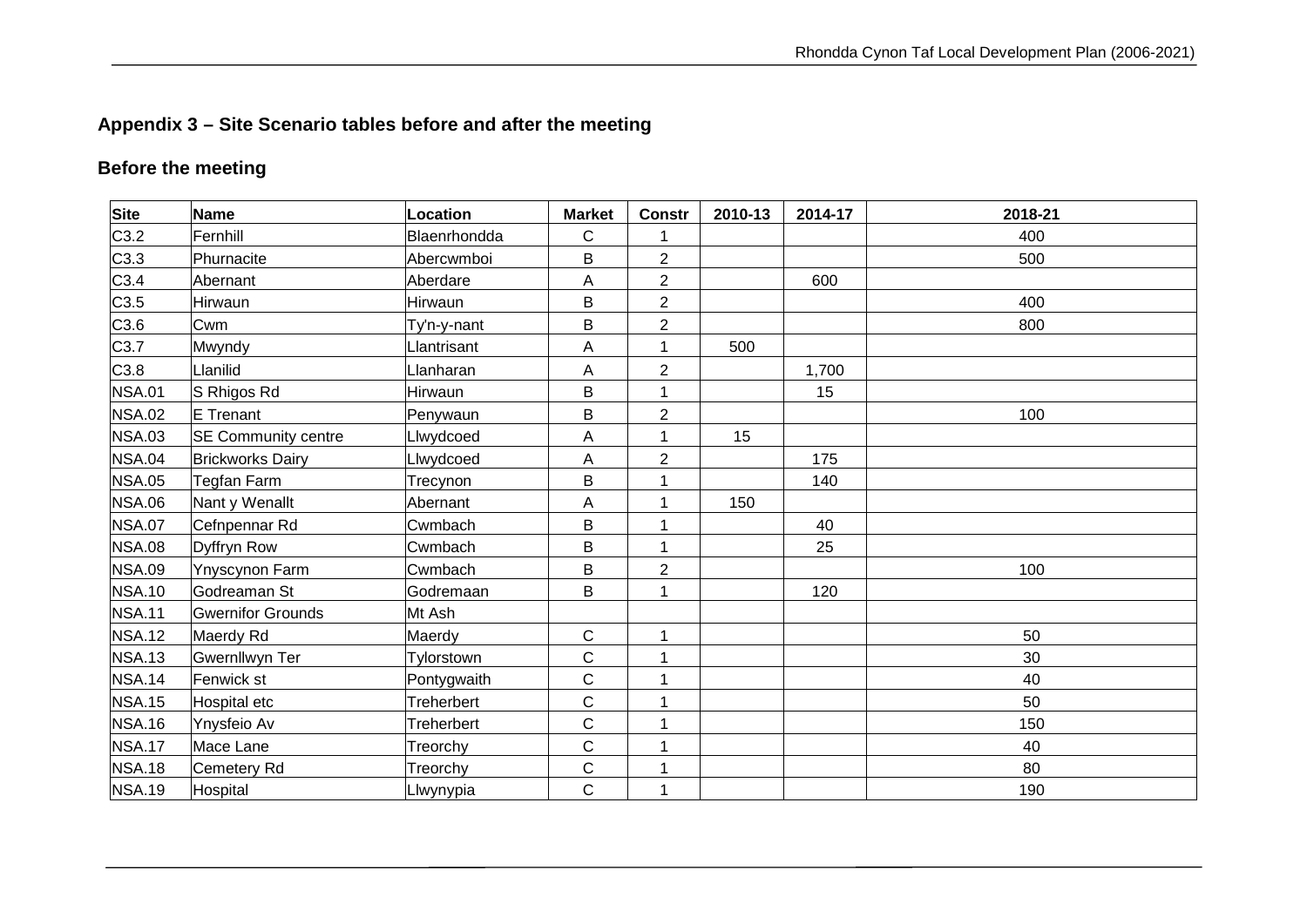| <b>NSA.20</b> | Park st               | Clydach Vale    | С | 1              |     |     | 30  |
|---------------|-----------------------|-----------------|---|----------------|-----|-----|-----|
| <b>NSA.21</b> | Dinas Rd (Concs)      | Dinas           | C | 1              |     |     | 25  |
| <b>NSA.22</b> | Catherine Cresc       | Cymmer          | С | 4              |     |     | 15  |
| <b>SSA.01</b> | Cefn Lane             | Glyncoch        | B | 1              |     | 30  |     |
| <b>SSA.02</b> | <b>Trane Farm</b>     | Tonyrefail      | B |                |     | 700 |     |
| <b>SSA.03</b> | Collenna Farm         | Tonyrefail      | B |                |     | 25  |     |
| <b>SSA.04</b> | Bryngolau             | Tonyrefail      | B | 1              |     | 50  |     |
| <b>SSA.05</b> | Hillside Club         | Tonyrefail      | B |                |     | 40  |     |
| <b>SSA.06</b> | E Mill St             | Tonyrefail      | B | $\overline{2}$ |     |     | 100 |
| <b>SSA.07</b> | Gwern Heulog          | Tonyrefail      | B | 1              |     | 150 |     |
| <b>SSA.08</b> | Rear Tylcha Wen Ter   | Tonyrefail      | B | $\overline{c}$ |     |     | 165 |
| <b>SSA.09</b> | <b>Tylcha Ganol</b>   | Tonyrefail      | B | $\overline{2}$ |     |     | 85  |
| <b>SSA.10</b> | E Hafod Wen / N C Dr  | Tonyrefail      | B | 1              |     | 100 |     |
| <b>SSA.11</b> | S Brynna Rd           | Brynna          | А |                | 200 |     |     |
| <b>SSA.12</b> | E Dolau School        | <b>Bryncae</b>  | Α |                | 130 |     |     |
| <b>SSA.13</b> | W Llechau             | <b>Lanharry</b> | B |                |     | 150 |     |
| <b>SSA.14</b> | Penygawsi             | Lantrisant      | А |                | 40  |     |     |
| <b>SSA.15</b> | S Brynteg Court       | Beddau          | Α |                | 150 |     |     |
| <b>SSA.16</b> | Penyreglwys           | lantwit Fardre  | А |                | 160 |     |     |
| <b>SSA.17</b> | <b>Glyntaff Farm</b>  | Rhydyfelin      | А | 2              |     | 80  |     |
| <b>SSA.18</b> | Gelliwion Reclamation | Pontypridd      | Α | $\overline{2}$ |     | 40  |     |
| <b>SSA.19</b> | S of Ridings          | Tonteg          | A | 1              | 500 |     |     |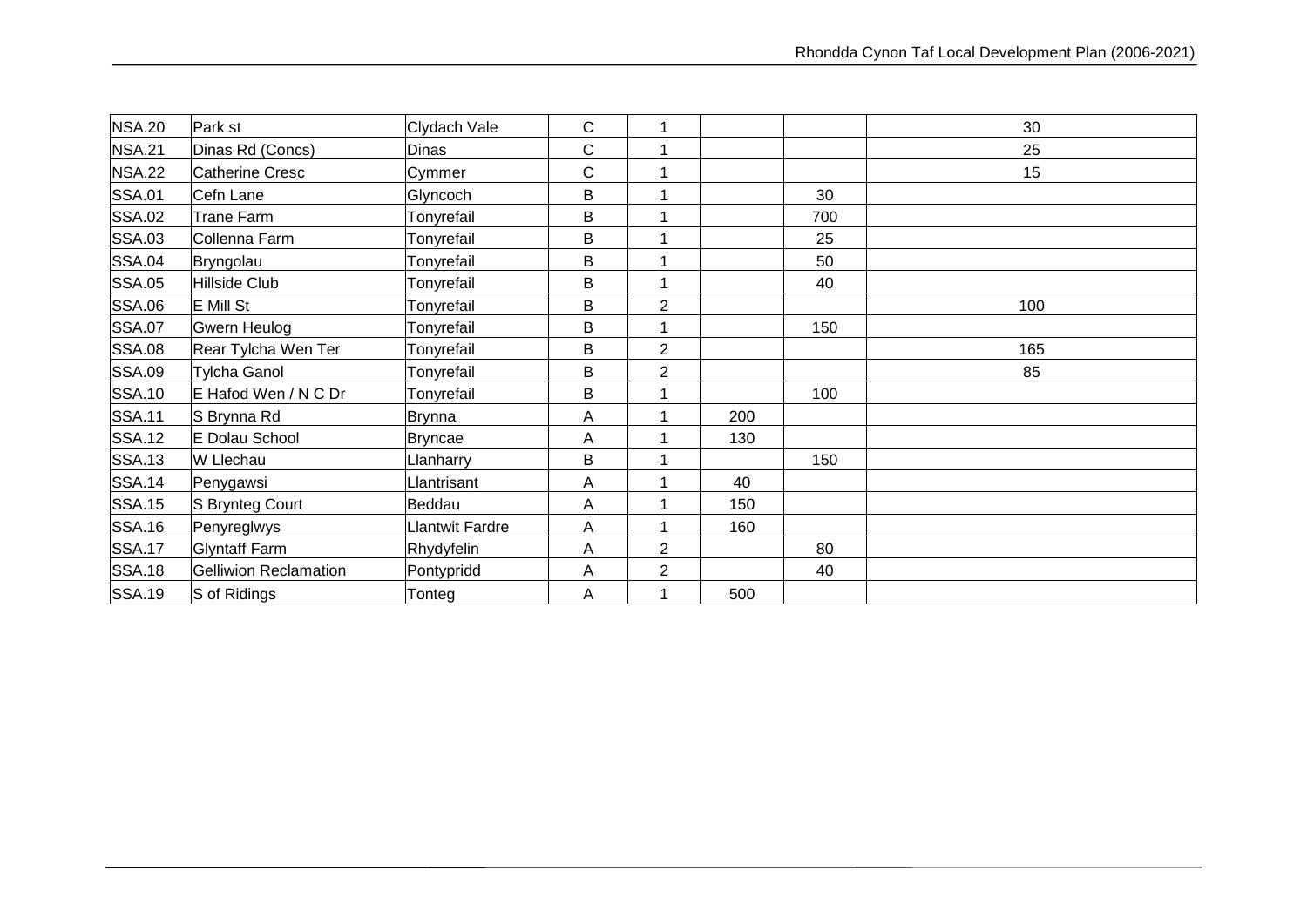## **Appendix 3.1- after the meeting and consultation**

| <b>Site</b>   | <b>Name</b>                | Location          | <b>Market</b> | <b>Constr</b>           | 2010-13 | 2014-17 | 2018-21 |
|---------------|----------------------------|-------------------|---------------|-------------------------|---------|---------|---------|
| C3.2          | Fernhill                   | Blaenrhondda      | $\mathsf{C}$  |                         |         | 400     |         |
| C3.3          | Phurnacite                 | Abercwmboi        | B             | $\overline{2}$          |         | 500     |         |
| C3.4          | Abernant                   | Aberdare          | A             | $\overline{2}$          | 200     | 400     |         |
| C3.5          | Hirwaun                    | Hirwaun           | B             | $\overline{\mathbf{c}}$ |         |         | 400     |
| C3.6          | Cwm                        | Ty'n-y-nant       | B             | $\overline{2}$          |         | 200     | 600     |
| C3.7          | Mwyndy                     | <b>Jantrisant</b> | A             | 1                       |         | 500     |         |
| C3.8          | Llanilid                   | Llanharan         | A             |                         | 566     | 566     | 566     |
| <b>NSA.01</b> | S Rhigos Rd                | Hirwaun           | B             | 1                       |         | 15      |         |
| <b>NSA.02</b> | E Trenant                  | Penywaun          | B             | $\overline{2}$          |         |         | 100     |
| <b>NSA.03</b> | <b>SE Community centre</b> | Llwydcoed         | A             |                         | 15      |         |         |
| <b>NSA.04</b> | <b>Brickworks Dairy</b>    | Llwydcoed         | A             | $\overline{2}$          | 100     | 75      |         |
| <b>NSA.05</b> | Tegfan Farm                | Trecynon          | B             |                         |         | 140     |         |
| <b>NSA.06</b> | Nant y Wenallt             | Abernant          | A             | 1                       | 150     |         |         |
| <b>NSA.07</b> | Cefnpennar Rd              | Cwmbach           | B             | 1                       |         | 40      |         |
| <b>NSA.08</b> | Dyffryn Row                | Cwmbach           | B             | 1                       |         | 25      |         |
| <b>NSA.09</b> | <b>Ynyscynon Farm</b>      | Cwmbach           | B             | $\overline{2}$          |         |         | 100     |
| <b>NSA.10</b> | Godreaman St               | Godremaan         | B             | 1                       |         | 40      |         |
| <b>NSA.11</b> | <b>Gwernifor Grounds</b>   | Mt Ash            |               |                         |         |         |         |
| <b>NSA.12</b> | Maerdy Rd                  | Maerdy            | $\mathbf C$   | 1                       |         |         | 50      |
| <b>NSA.13</b> | <b>Gwernllwyn Ter</b>      | Tylorstown        | $\mathsf{C}$  | 1                       |         |         | 30      |
| <b>NSA.14</b> | Fenwick st                 | Pontygwaith       | $\mathbf C$   | 1                       |         |         | 40      |
| <b>NSA.15</b> | Hospital etc               | Treherbert        | $\mathbf C$   | 1                       |         |         | 50      |
| <b>NSA.16</b> | Ynysfeio Av                | Treherbert        | $\mathbf C$   | 1                       |         |         | 150     |
| <b>NSA.17</b> | Mace Lane                  | Treorchy          | $\mathbf C$   |                         |         |         | 40      |
| <b>NSA.18</b> | Cemetery Rd                | Treorchy          | $\mathbf C$   | 1                       |         |         | 80      |
| <b>NSA.19</b> | Hospital                   | Llwynypia         | $\mathsf{C}$  | 1                       | 100     | 90      |         |
| <b>NSA.20</b> | Park st                    | Clydach Vale      | $\mathbf C$   | 1                       |         |         | 30      |
| <b>NSA.21</b> | Dinas Rd (Concs)           | Dinas             | $\mathbf C$   | $\mathbf 1$             |         |         | 25      |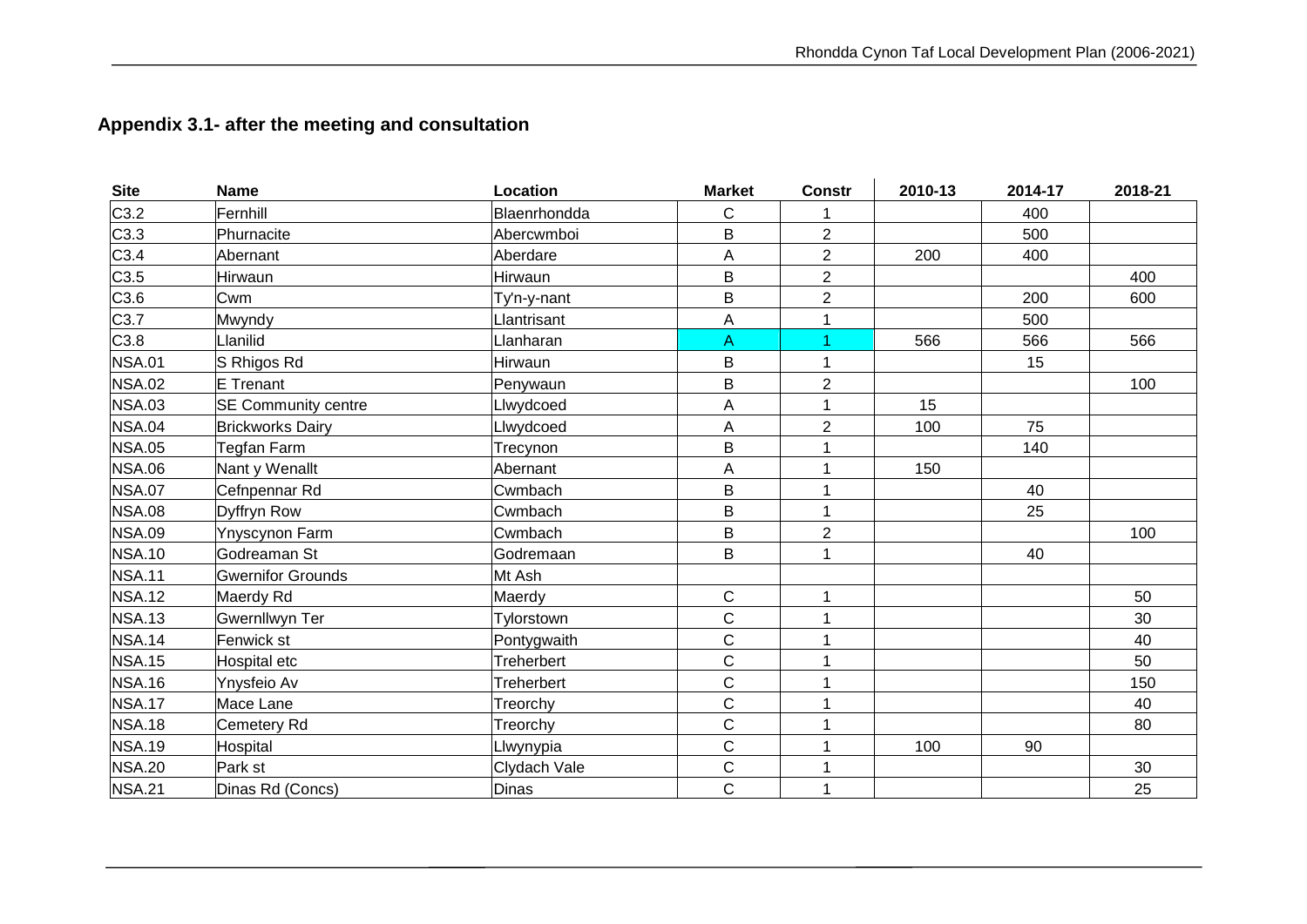| <b>NSA.22</b> | <b>Catherine Cresc</b>       | Cymmer                 | $\mathsf{C}$ |                |     |     | 15  |
|---------------|------------------------------|------------------------|--------------|----------------|-----|-----|-----|
| <b>SSA.01</b> | Cefn Lane                    | Glyncoch               | B            |                |     | 30  |     |
| <b>SSA.02</b> | <b>Trane Farm</b>            | Tonyrefail             | B            |                | 300 | 200 | 200 |
| <b>SSA.03</b> | Collenna Farm                | Tonyrefail             | B            |                |     | 25  |     |
| <b>SSA.04</b> | Bryngolau                    | Tonyrefail             | B            |                |     | 50  |     |
| <b>SSA.05</b> | Hillside Club                | Tonyrefail             | B            |                |     | 40  |     |
| <b>SSA.06</b> | <b>E</b> Mill St             | Tonyrefail             | B            | $\overline{2}$ |     | 100 |     |
| <b>SSA.07</b> | Gwern Heulog                 | Tonyrefail             | B            |                | 150 |     |     |
| <b>SSA.08</b> | Rear Tylcha Wen Ter          | Tonyrefail             | B            | $\overline{2}$ |     |     | 165 |
| <b>SSA.09</b> | <b>Tylcha Ganol</b>          | Tonyrefail             | B            | $\overline{2}$ |     |     | 85  |
| <b>SSA.10</b> | E Hafod Wen / N C Dr         | Tonyrefail             | B            |                |     | 100 |     |
| <b>SSA.11</b> | S Brynna Rd                  | <b>Brynna</b>          | Α            |                | 200 |     |     |
| <b>SSA.12</b> | E Dolau School               | Bryncae                | A            |                | 130 |     |     |
| <b>SSA.13</b> | W Llechau                    | <b>Janharry</b>        | B            |                |     | 150 |     |
| <b>SSA.14</b> | Penygawsi                    | <b>Jantrisant</b>      | A            |                | 40  |     |     |
| <b>SSA.15</b> | S Brynteg Court              | Beddau                 | A            |                | 150 |     |     |
| <b>SSA.16</b> | Penyreglwys                  | <b>Llantwit Fardre</b> | A            |                | 160 |     |     |
| <b>SSA.17</b> | <b>Glyntaff Farm</b>         | Rhydyfelin             | A            | 2              |     | 80  |     |
| <b>SSA.18</b> | <b>Gelliwion Reclamation</b> | Pontypridd             | Α            | $\overline{2}$ |     | 40  |     |
| <b>SSA.19</b> | S of Ridings                 | Tonteg                 | A            |                | 300 | 200 |     |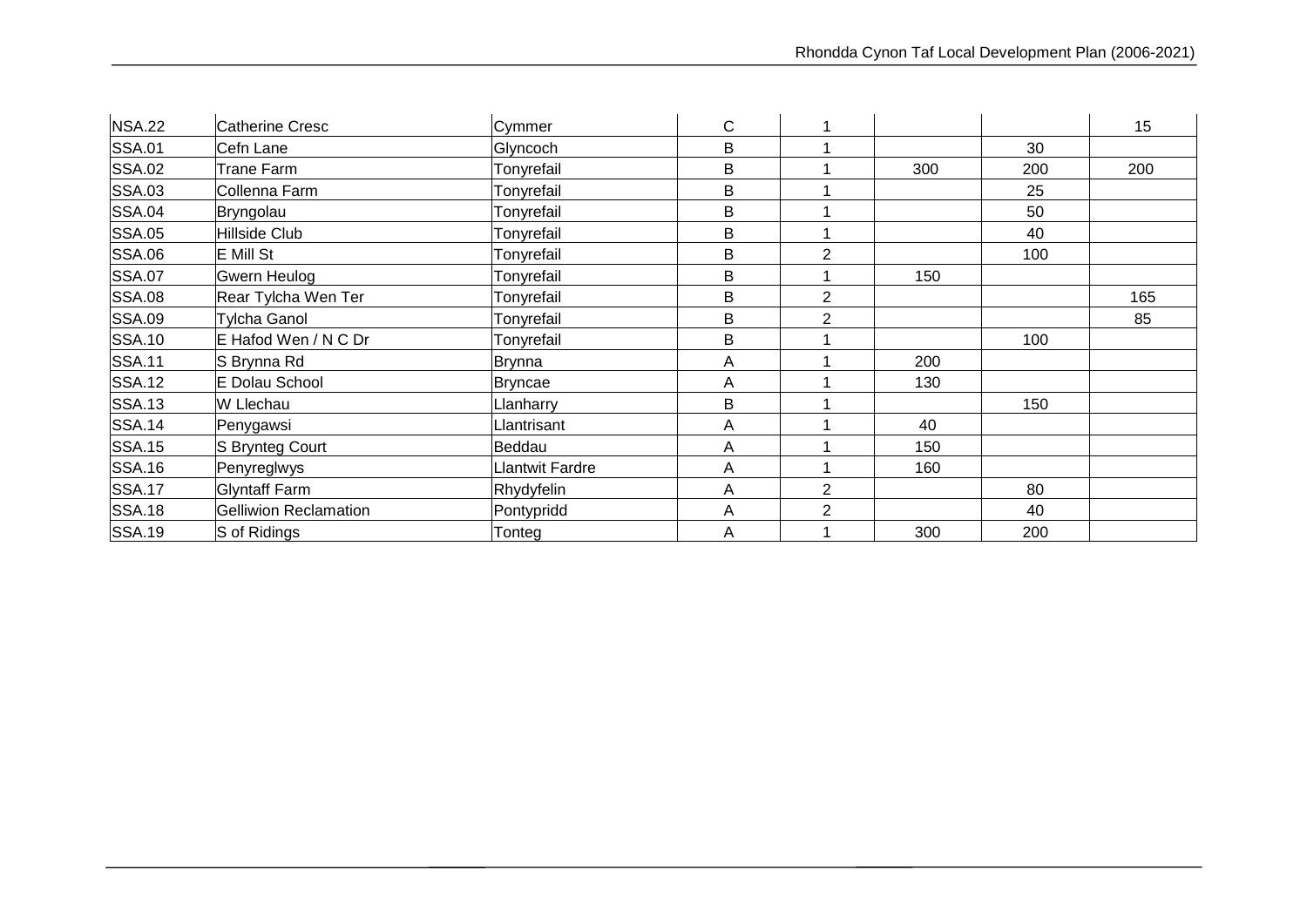### **Appendix 4- Minutes of the Housing delivery workshop**

Monday 19<sup>th</sup> October 2009- Valleys Innovation Centre, Navigation Park, Abercynon

#### **Purpose of the meeting**

The purpose of the meeting was to seek the views of house builders and developers with regards to the deliverability of the allocated housing sites and the timescale for the delivery. An estimated timeline was compiled by the development planning team and discussions were generated from this.

**Invitees**: The following individuals and organisations were invited to attend the workshop

| <b>Name</b>            | Company                               |
|------------------------|---------------------------------------|
| Mark Newey             | <b>WAG</b>                            |
| Lydia Haskey           | <b>WAG</b>                            |
| <b>Rhidian Clement</b> | Welsh Water                           |
| Nicola Davies          | Health, Social Care Rhondda Cynon Taf |
| <b>Richard Price</b>   | <b>Home Builders Federation</b>       |
| Mark Harris            | Lewis Homes                           |
| <b>Andrew Compton</b>  | <b>Charles Church</b>                 |
| <b>M</b> Davies        | Davies Homes                          |
| John Butcher           | <b>WDL Homes</b>                      |
| Simon Grey             | <b>Llanmoor Homes</b>                 |
| Clive Ball             | <b>Wealth Health Estates</b>          |
| K.G.J Price            | K.G.J Price                           |
| <b>Steve Taylor</b>    | <b>Serviced Land</b>                  |
| Gareth Hawke           | <b>Barratt Homes</b>                  |
| Jon Harvey             | <b>Persimmon Homes</b>                |
| Lee Hawker             | <b>Redrow Homes</b>                   |
| <b>Bill Jewsbury</b>   | <b>Lovell Partners</b>                |
| Representative         | Cofton                                |
| JF Phillips            | Dorchester Land                       |
| <b>B.</b> Williams     | <b>CPL</b> Industries                 |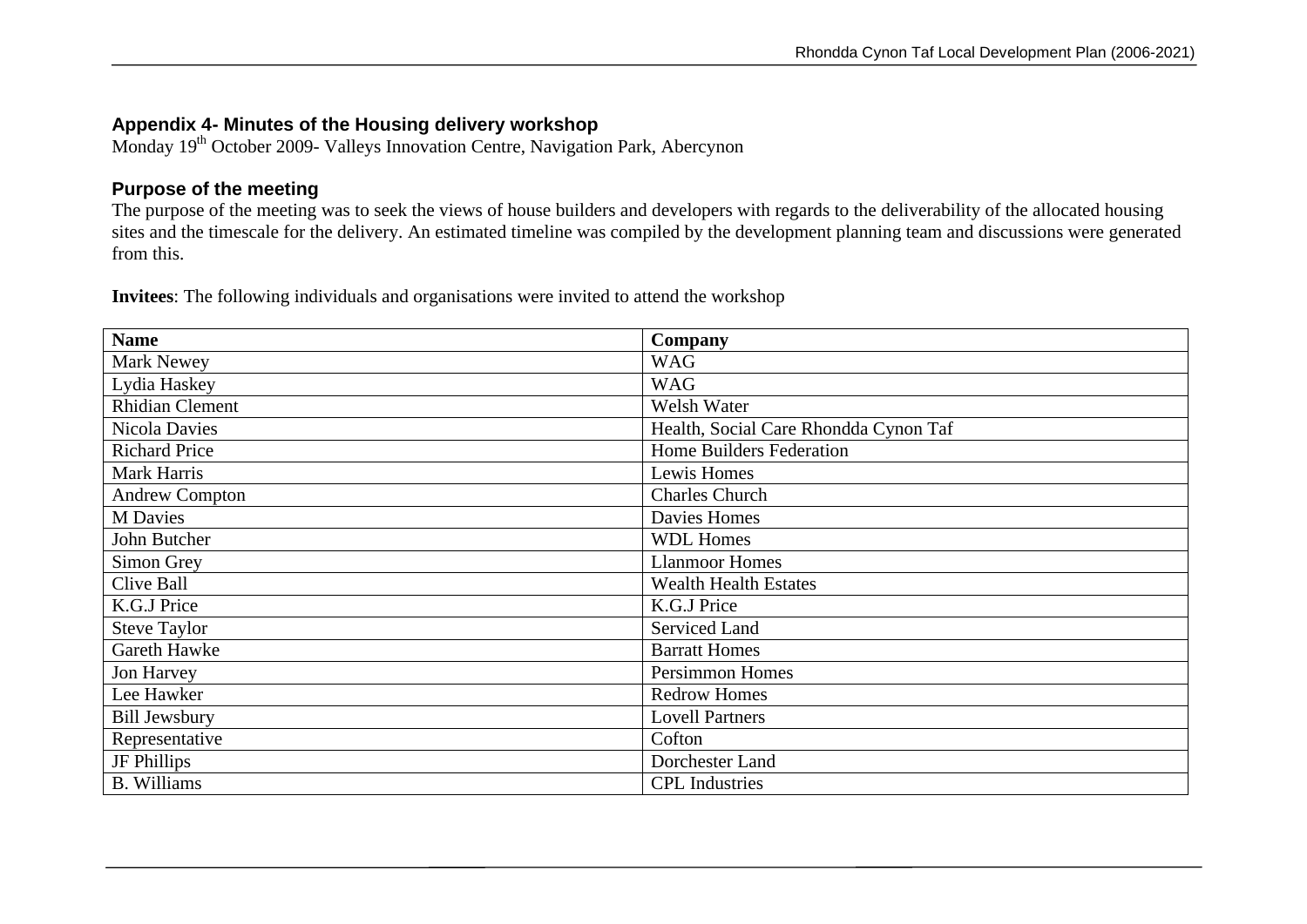| Pete Sulley              | <b>Barton Wilmore</b>             |
|--------------------------|-----------------------------------|
| Geraint John             | Savills                           |
| <b>Mark Scoot</b>        | <b>Amethyst Properties</b>        |
| Louis Chicot             | Louis Chicot Associates           |
| <b>Andrew Lucas</b>      | <b>RPS</b>                        |
| Carolyn Jones            | <b>RPS</b>                        |
| Peter Waldron            | <b>RPS</b>                        |
| Keith Warren             | <b>ASBRI Planning</b>             |
| Christine Sullivan       | Sullivan Land and Planning        |
| <b>Andrew Muir</b>       | Harmers                           |
| <b>Laurence Forse</b>    | Harmers                           |
| David Walker             | Harmers                           |
| <b>Andrew Ayles</b>      | White Young Green                 |
| T G Davies               | Watts and Morgan                  |
| Gareth Williams          | Nathaniel Litchfield and Partners |
| <b>Michael Rees</b>      | <b>DTZ</b>                        |
| Simon Lloyd              | Cooke and Arkwright               |
| <b>Simon Williams</b>    | <b>Boyer Planning</b>             |
| Eigan Jones              | <b>Welsh Health Estates</b>       |
| <b>Jonathan Matthews</b> | King Sturge                       |
| Representative           | <b>Southward Properties</b>       |
| Representative           | Piper Homes                       |

## **Attendees- the following individuals attended on behalf of their organisations**

| <b>Name</b>         | Company                          |
|---------------------|----------------------------------|
| Mark Harris (MH)    | Harris Land and Development      |
| David Jones (DJ)    | Land Owner                       |
| Carolyn Jones (CJ)  | <b>RPS</b>                       |
| Lydia Haskey (LH)   | <b>Welsh Assembly Government</b> |
| Gareth Williams(GW) | <b>NLP</b>                       |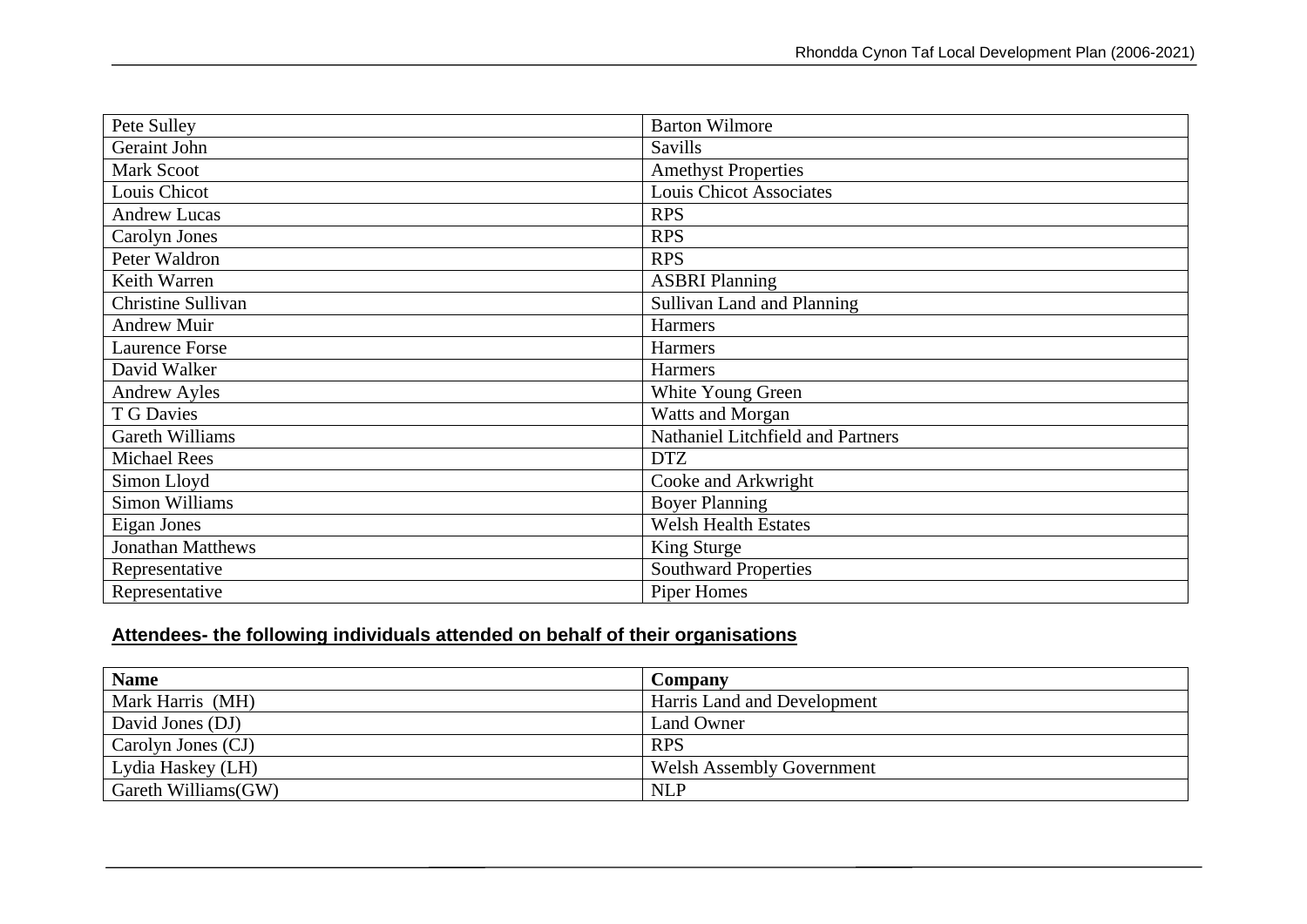| Simon Coop (SC)         | <b>NLP</b>                  |
|-------------------------|-----------------------------|
| Steve Taylor (ST)       | Savills                     |
| Geraint John (GJ)       | <b>Savills</b>              |
| Ben Stephenson (BS)     | <b>Barton Wilmore</b>       |
| Mark Scoot (MS)         | Amethyst                    |
| Christine Sullivan (CS) | Sullivan land and planning  |
| David Walker (DW)       | Harmers                     |
| Elgan Jones (EJ)        | <b>Welsh Health Estates</b> |
| Clive Ball (CB)         | <b>Welsh Health Estates</b> |
| John Butcher (JB)       | <b>WDL</b>                  |
| Nicola Gulley (NG)      | <b>RCT</b>                  |
| Gareth Hall (GH)        | <b>RCT</b>                  |
| Phil Ratcliffe (PR)     | <b>RCT</b>                  |
| Clare Hewitt (CH)       | <b>RCT</b>                  |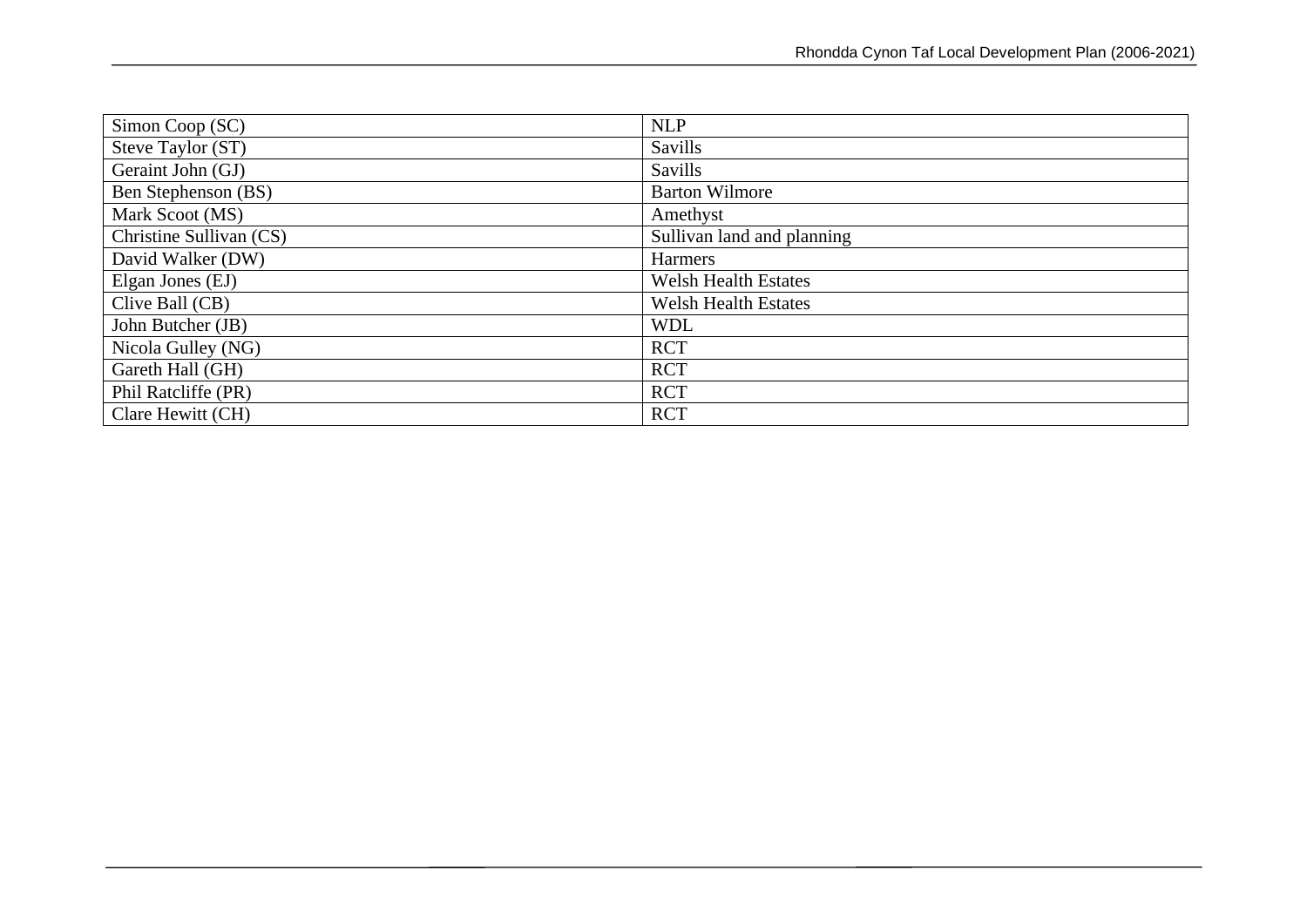## **Start of meeting**

- 1. Introduction to the day presented by Nicola Gulley Spatial Development Manager.
- 2. Presentation by Simon Coop Nathaniel Litchfield and Partners

| <b>Strategic sites</b>                                | Contributor | <b>Comment</b>                                                                                                                                   |
|-------------------------------------------------------|-------------|--------------------------------------------------------------------------------------------------------------------------------------------------|
| <b>Former Maerdy Colliery Site</b><br>Rhondda Fach -  |             | No issue as there is no housing allocated on the site.                                                                                           |
| <b>Former Fernhill Colliery Site</b><br>Blaenrhondda- | <b>ST</b>   | Site was purchased in 2005 by the developer after consultation with house builders.                                                              |
|                                                       |             | Viability issues on the site, and there are concerns regarding access although these can be<br>over come.                                        |
|                                                       |             | 60 developable hectares of land.                                                                                                                 |
|                                                       |             | Market forces will determine the exact timescale for the site coming forward however the<br>developer envisages it coming forward prior to 2018. |
|                                                       |             | Alternative uses have been considered on the site, which are leisure and tourism based<br>with associated housing.                               |
|                                                       | CS          | Concerns regarding the aspirational nature of the site. Concerns that it is a large area of<br>land with a high number of dwellings allocated.   |
|                                                       | <b>BS</b>   | Historically deliverability rates in the Rhondda are low. Questions of how long it will<br>take to deliver 500 dwellings.                        |
|                                                       |             | They are still receiving expressions of interest from builders.                                                                                  |
|                                                       | <b>ST</b>   | Envisage the site coming forward in 2014.                                                                                                        |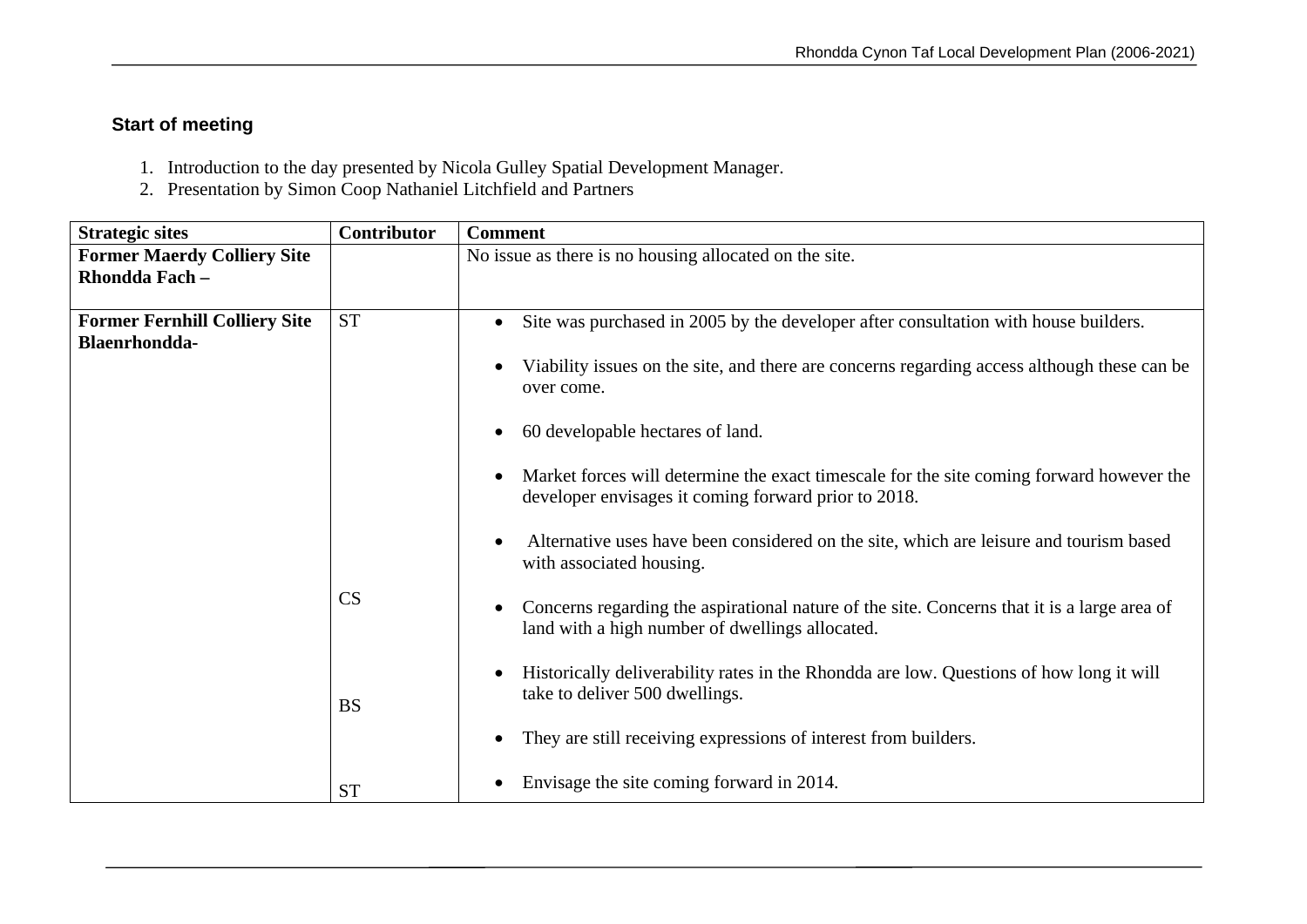| <b>Former Phurnacite Plan</b><br>Abercwmboi-                      | MS, LH    | Expressions of interest have been received for the site.                                                                                       |
|-------------------------------------------------------------------|-----------|------------------------------------------------------------------------------------------------------------------------------------------------|
|                                                                   |           | Developers have stated that if the flooding issues can be overcome and planning<br>permission sought then they will have interest in the site. |
|                                                                   |           | 2018 for the site coming forward does seem to far away. 2014 is a more realistic<br>timescale.                                                 |
| <b>Land at Robertstown/</b><br><b>Abernant, Aberdare-</b>         |           | The site is allocated for 600 dwellings.                                                                                                       |
|                                                                   | CB        | The hospital will close in 2011.                                                                                                               |
|                                                                   |           | Some units will be delivered by 2013.                                                                                                          |
|                                                                   |           | The majority of the housing will be delivered between 2014-2017.                                                                               |
| <b>Land South of Hirwaun-</b>                                     | LH        | Envisaged the site will come forward following the dualling of the A465 in 2014.                                                               |
|                                                                   |           | The residential development of the site is dependant on whether it is used for open cast<br>mining.                                            |
|                                                                   |           | 400 dwellings envisaged in the plan period and a further 600 dwellings in the next plan<br>period.                                             |
|                                                                   |           | The Welsh Assembly Government are no longer involved in the scheme.                                                                            |
|                                                                   |           | It is envisaged that the site will come forward at the end of the plan period.                                                                 |
|                                                                   |           | No comments were received from the meeting.                                                                                                    |
| <b>Former Cwm Colliery and</b><br><b>Coking works, Tyn-y-nant</b> |           | 800 units proposed for the site.<br>$\bullet$                                                                                                  |
| Pontypridd                                                        | <b>MS</b> | There is a lot of market interest for the site.                                                                                                |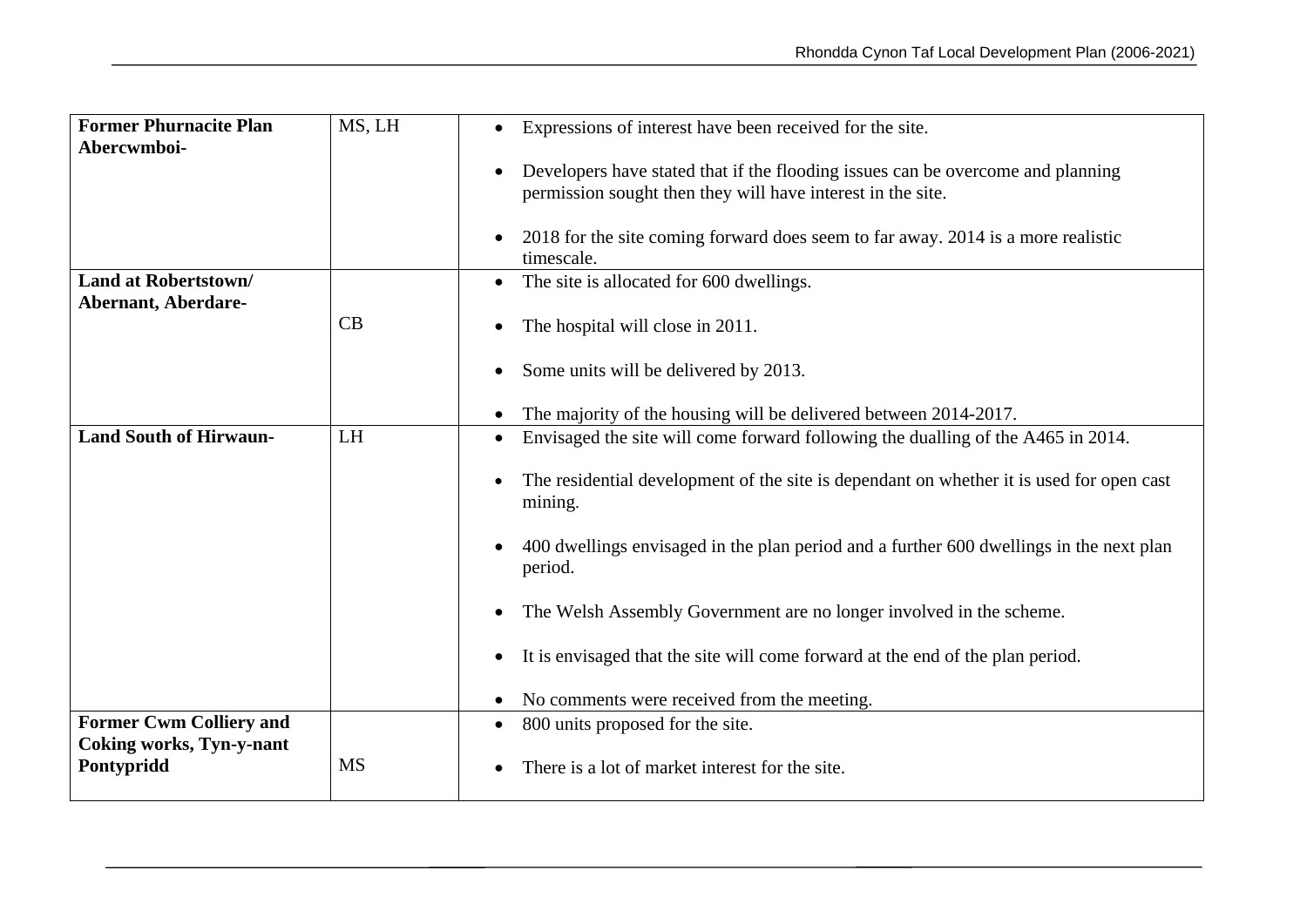|                                                      |           | Envisaged that 200 dwellings will be delivered between 2014-2017.                                   |
|------------------------------------------------------|-----------|-----------------------------------------------------------------------------------------------------|
|                                                      |           | 600 dwellings will be delivered between 2018-2021.                                                  |
| <b>Mwyndy/Talbot Green Area</b>                      |           | 500 dwellings proposed for the site<br>$\bullet$                                                    |
|                                                      | LH        | Popular area with interest. However it will be dependent on market forces.                          |
|                                                      | CJ        | Confident that by 2013 there will be 500 dwellings delivered.                                       |
|                                                      |           | Concerns that 500 dwellings seems a lot by 2013.                                                    |
|                                                      | <b>BS</b> | Suggests that delivery of 500 dwellings would be better placed for 2014.                            |
| <b>Former OCC Site Llanilid,</b><br><b>Llanharan</b> |           | 1700 dwellings allocated on northern element of the site. Mix of uses on the consented<br>site.     |
|                                                      | <b>GJ</b> | Some dwellings have already come forward.                                                           |
|                                                      |           | The site is in an area of high demand.                                                              |
|                                                      |           | There have already been discussions and deals with house builders. Awaiting planning<br>permission. |
|                                                      |           | Delivery will be spread out over the plan period with an 8-10 year build rate.                      |
|                                                      |           | If the market were in a better position then more development would have commenced.                 |
|                                                      | <b>BS</b> | Deliverability issues, is housing reliant on other parts of the site?                               |
|                                                      | <b>GJ</b> | Confirmed this is not the case as there are separate consents covering other parts of the<br>site.  |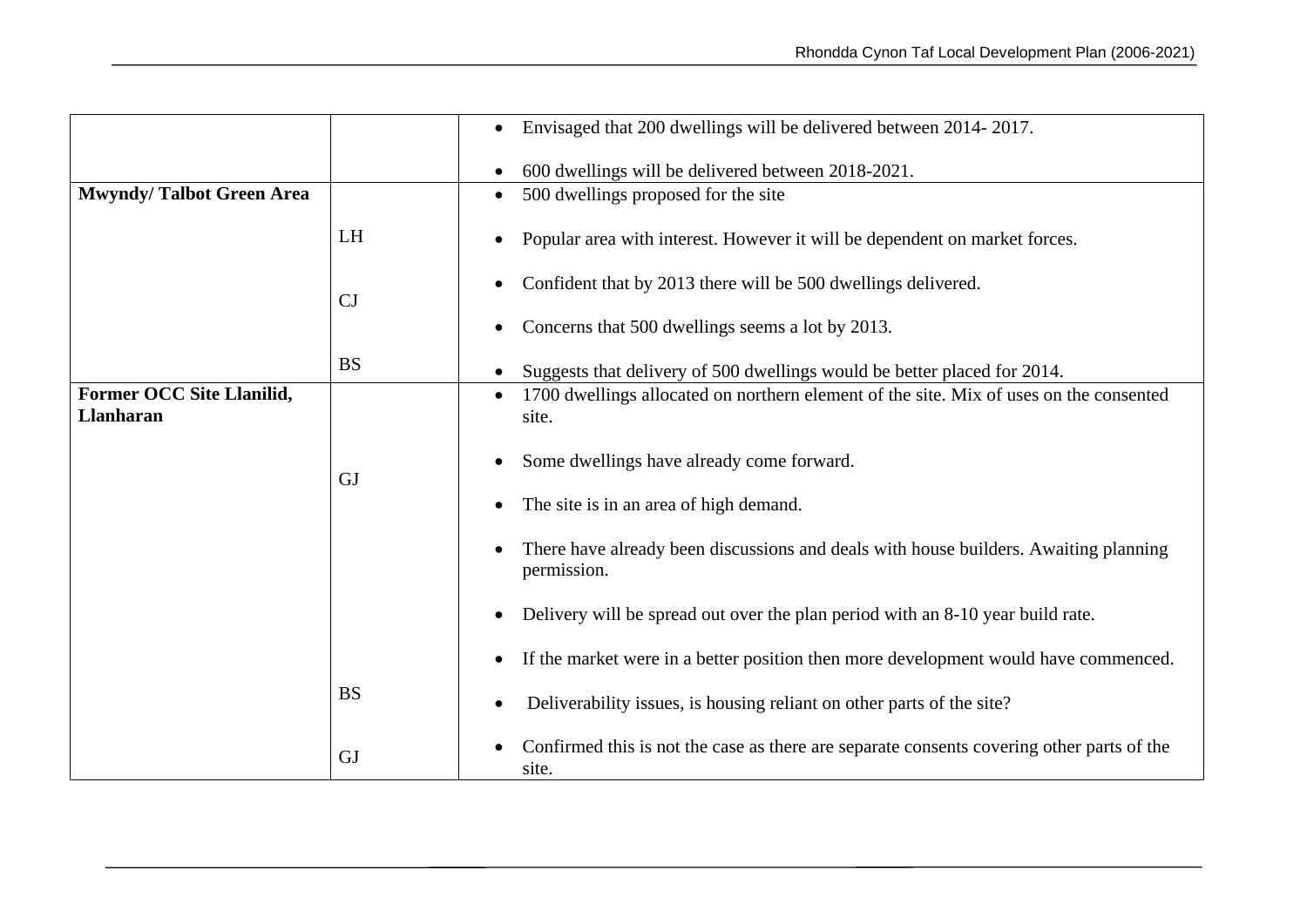## **Southern Strategy Area site allocations**

| <b>Site</b>                                                     | <b>Contributor</b> | <b>Comments</b>                                                                                                                                                     |
|-----------------------------------------------------------------|--------------------|---------------------------------------------------------------------------------------------------------------------------------------------------------------------|
| <b>Cefn Lane Glyncoch</b>                                       |                    | No comment on the period stated for delivery of the site.<br>$\bullet$                                                                                              |
| <b>Trane farm Tonyrefail</b>                                    |                    | No comment on the period stated for delivery of the site.<br>$\bullet$                                                                                              |
| <b>Collenna Farm Tonyrefail</b>                                 |                    | No comment on the period stated for delivery of the site.<br>$\bullet$                                                                                              |
| Bryngolau, Tonyrefail                                           |                    | No comment on the period stated for delivery of the site.                                                                                                           |
| <b>Site of the former Hillside</b>                              |                    | No comment on the period stated for delivery of the site.<br>$\bullet$                                                                                              |
| Club, Capel Hill Tonyrefail                                     |                    |                                                                                                                                                                     |
| Land east of Mill Street,                                       |                    | Queries why the timescale is for 2018.                                                                                                                              |
| <b>Tonyrefail</b>                                               |                    | Third party land issues                                                                                                                                             |
|                                                                 | <b>MH</b>          | Traffic improvements required which could take time to deliver. RCT own the land.                                                                                   |
|                                                                 |                    | There has been interest shown in the food store.                                                                                                                    |
|                                                                 | <b>NG</b>          | Representations to the LDP have been received to the food store.                                                                                                    |
|                                                                 | PR                 | The site could come forward in the mid period of the plan                                                                                                           |
|                                                                 | <b>NG</b>          | The time scale is amended to come forward in the mid period of the plan.                                                                                            |
| <b>Land at Gwern Heulog Coed</b><br>Ely                         | <b>MH</b>          | 150 dwellings to be delivered in the mid part of the plan.                                                                                                          |
|                                                                 |                    | It was agreed to move deliverability to early part of the plan period.                                                                                              |
| <b>Land rear of Tylcha Ganol</b><br>Farm, south of Mill Street, |                    | Envisaged that site would deliver 165 dwellings at the latter end of the plan period.<br>$\bullet$                                                                  |
| <b>Tonyrefail</b>                                               |                    | Concerns that the site is very steep, not suitable for development, costly and constrained.<br>There are other sites, which would be better placed to be allocated. |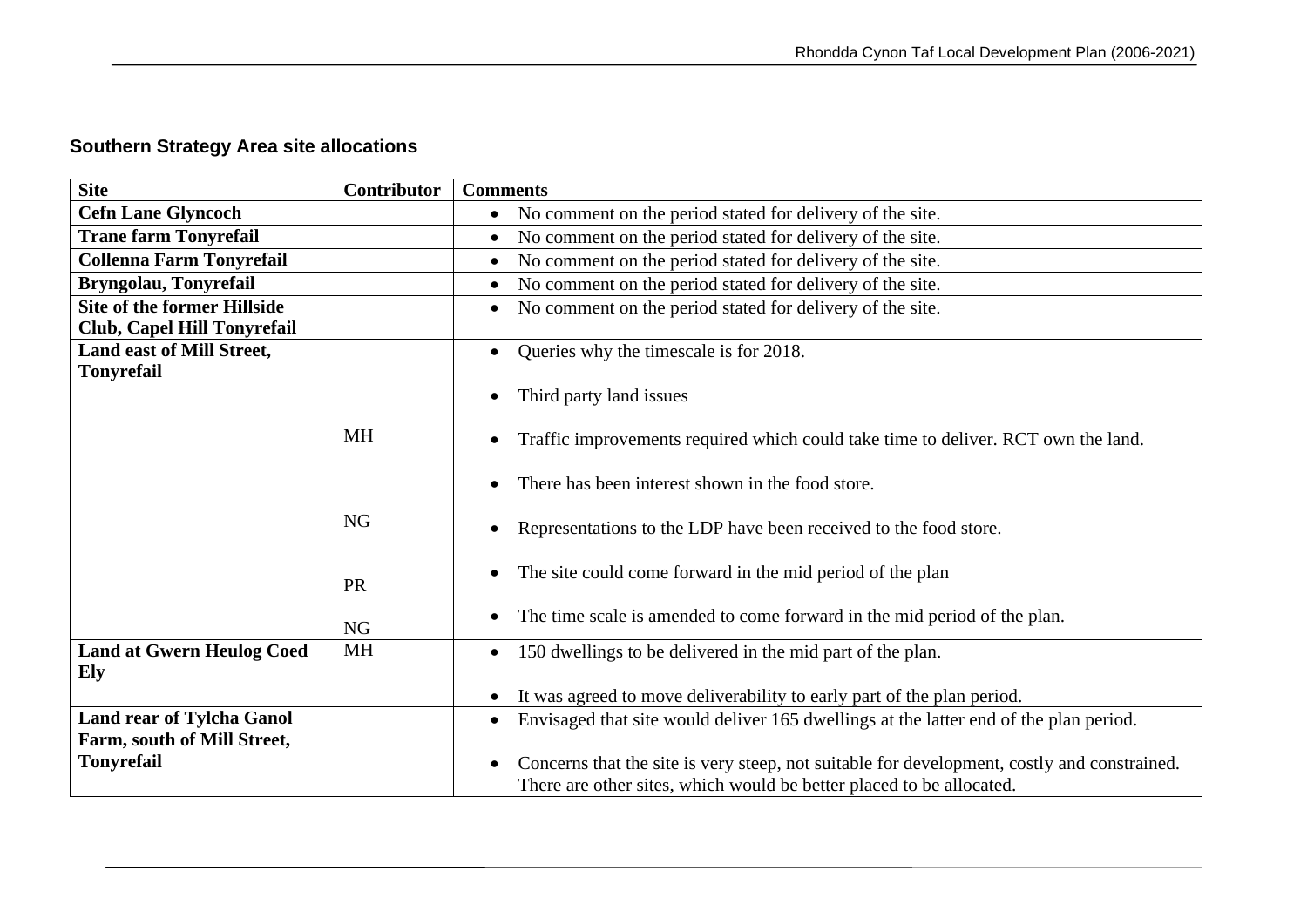|                                  | CS        |                                                                                                                                                                                                     |
|----------------------------------|-----------|-----------------------------------------------------------------------------------------------------------------------------------------------------------------------------------------------------|
|                                  |           | Is it realistic for the site to deliver 165 dwellings?                                                                                                                                              |
|                                  |           | No comment on the period stated for delivery of the site.                                                                                                                                           |
| Land east of Hafod Wen and       |           | 100 dwellings for delivery in the mid part of the plan period.                                                                                                                                      |
| <b>North of Concorde Drive,</b>  |           |                                                                                                                                                                                                     |
| <b>Tonyrefail</b>                | DJ        | Has had a discussion with CCW to discuss management plan for the SSSI on the site or<br>for removal of the site from the SSSI. Petitions from the public have been received calling<br>for housing. |
|                                  |           | No comments on the delivery timescale for delivery of the site.                                                                                                                                     |
|                                  |           | Comment on all sites in Tonyrefail, 2000 dwellings are proposed in the area during the<br>mid part of the plan period. This equates to 400 a year through the mid period of the plan.               |
|                                  |           | This seems a lot of dwellings to deliver in one period                                                                                                                                              |
|                                  | <b>BS</b> | Over saturation means that the market would not allow for all these dwellings to be built<br>in the space of 4-5 years. Units would not be so marketable if there are so many of them<br>available. |
|                                  | GJ        | Its pessimistic to have so few sites to be delivered in the first part of the plan as the market<br>could improve by 2013 and the sites could be delivered.                                         |
|                                  |           | Confirmed that the LDP would not limit development of sites to a particular plan period.<br>Its flexible.                                                                                           |
|                                  | <b>NG</b> | Stated that it might be more sensible to spread all the sites in Tonyrefail across the plan<br>period. Trane farm for example would be realised quicker than Collenna farm.                         |
| <b>Land south of Brynna Road</b> | <b>GJ</b> | Concerns with site due to the constrained nature.                                                                                                                                                   |
| <b>Brynna</b>                    |           | • No comments made on delivery time suggested.                                                                                                                                                      |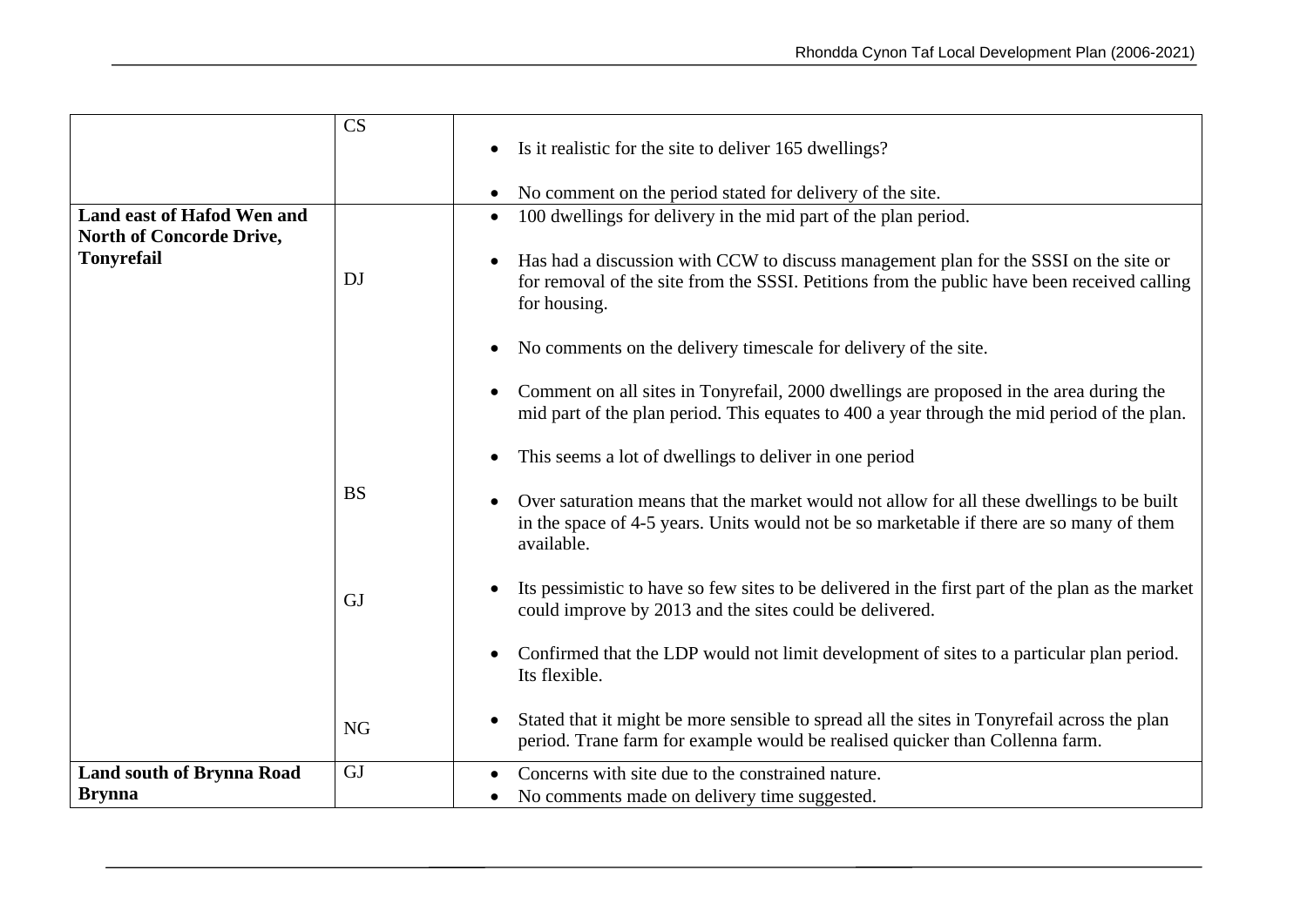| <b>Land east of Dolau County</b>    |           | 130 dwellings envisaged to be delivered in the early part of the plan period.      |
|-------------------------------------|-----------|------------------------------------------------------------------------------------|
|                                     |           |                                                                                    |
| <b>Primary school Bridgend road</b> |           |                                                                                    |
| <b>Bryncae</b>                      |           | No comments made on delivery time suggested.                                       |
| <b>West of Llechau Llanharry</b>    |           | 150 dwelling envisaged to be delivered in the mid period of the plan.<br>$\bullet$ |
|                                     |           |                                                                                    |
|                                     |           | No comments made on delivery time suggested.                                       |
| Penygawsi, Llantrisant              |           | No comments made on delivery time suggested.                                       |
| <b>Land south of Brynteg Court</b>  |           | No comments made on delivery time suggested.                                       |
| <b>Beddau</b>                       |           |                                                                                    |
| The link site, $Pen-yr - Eglwys$    |           | Questions why the site has not come forward.                                       |
| <b>Church Village</b>               |           |                                                                                    |
|                                     |           | There were ownership issues on the site and there is an application on the site.   |
|                                     |           |                                                                                    |
| <b>Glyntaff farm Rhydyfelin</b>     |           | Housing association site.                                                          |
|                                     |           | No comments made on delivery time suggested.                                       |
| <b>Gelliwion reclamation</b>        | <b>BS</b> | Concerns that the site is steep which means 40 units is unlikely.                  |
|                                     |           |                                                                                    |
|                                     |           | Council considers the numbers reasonable.                                          |
|                                     |           |                                                                                    |
|                                     |           |                                                                                    |
|                                     |           | No comments made on delivery time suggested.                                       |
| Land south of the Ridings,          |           | 300 dwellings envisaged during the early part of the plan period.                  |
| <b>Tonteg and east of Station</b>   |           |                                                                                    |
| <b>Road, Church Village</b>         |           | No comments made on delivery time suggested                                        |

## **Northern Strategy Area site allocations**

| <b>Site</b>                      | Contributor | Comments                                      |
|----------------------------------|-------------|-----------------------------------------------|
| <b>Land South of Rhigos Road</b> |             | • No comments made on delivery time suggested |
| <b>Hirwaun</b>                   |             |                                               |
| <b>Land East of Trenant</b>      |             | • No comments made on delivery time suggested |
| Penywaun                         |             |                                               |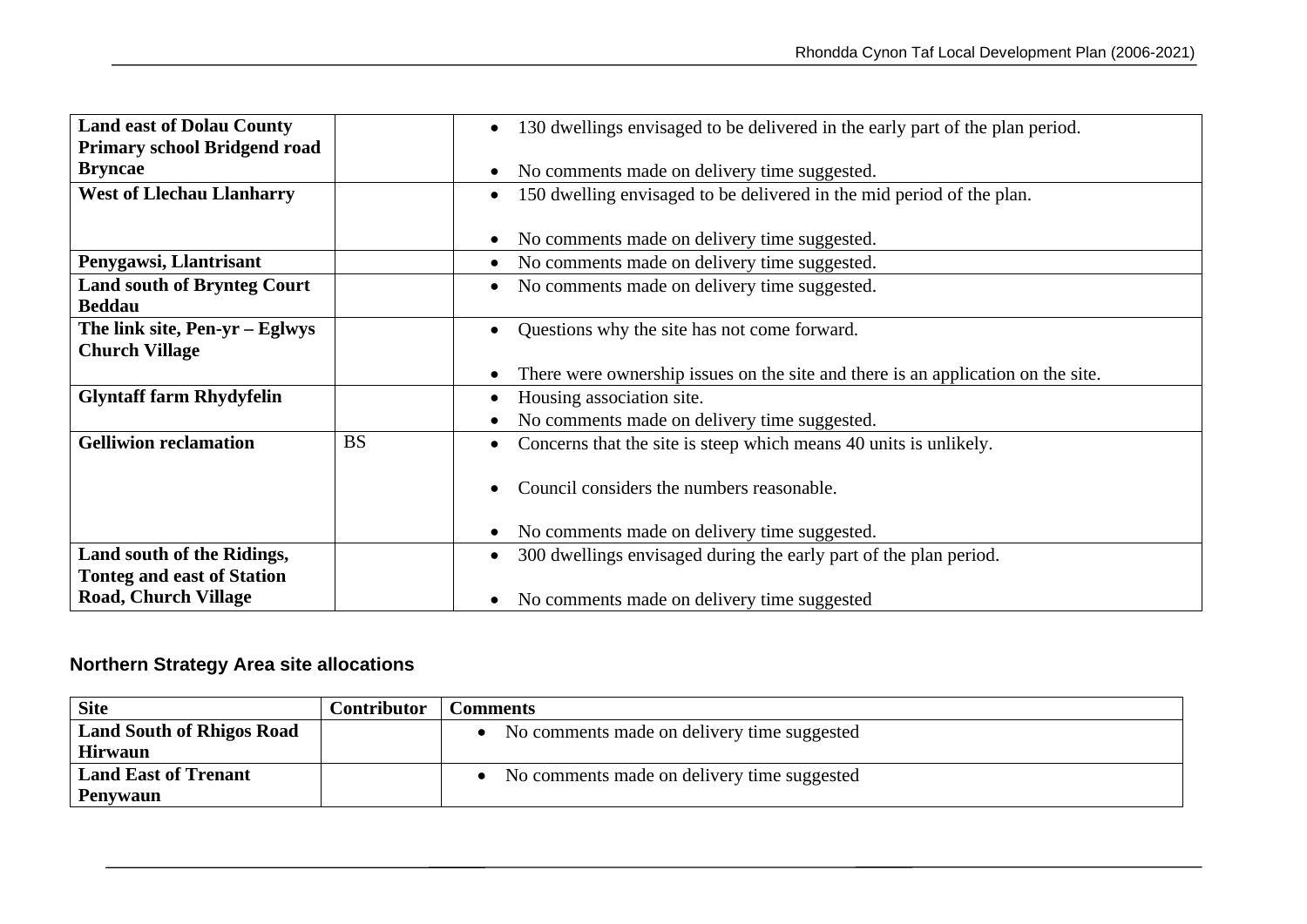| Land south east of                 | No comments made on delivery time suggested<br>$\bullet$                                              |
|------------------------------------|-------------------------------------------------------------------------------------------------------|
| <b>Llwydcoed community</b>         |                                                                                                       |
| centre                             |                                                                                                       |
| Site including the old             | 50% of the dwellings to be delivered within the first part of the plan period.<br>$\bullet$           |
| brickworks, old dairy and          | No comments made on delivery time suggested                                                           |
| tipped land rear of                |                                                                                                       |
| <b>Birchwood Llwydcoed</b>         |                                                                                                       |
| <b>Tegfan Farm Potters Field</b>   | No comments made on delivery time suggested<br>$\bullet$                                              |
| <b>Trecynon</b>                    |                                                                                                       |
| <b>Land at Nant Y Wenallt</b>      | No comments made on delivery time suggested<br>$\bullet$                                              |
| <b>Abernant road Abernant</b>      |                                                                                                       |
| <b>Land Bordered by</b>            | No comments made on delivery time suggested<br>$\bullet$                                              |
| <b>Cefnpennar Road and Phillip</b> |                                                                                                       |
| Row, Cwmbach                       |                                                                                                       |
| <b>Dyffryn Row</b>                 | No comments made on delivery time suggested<br>$\bullet$                                              |
| <b>Remainder of Ynyscynon</b>      | No comments made on delivery time suggested<br>$\bullet$                                              |
| <b>Farm Cwmbach</b>                |                                                                                                       |
| Land to the end of                 | Point of information that the housing numbers have been reduced due to a drafting error.<br>$\bullet$ |
| <b>Godreaman Street,</b>           |                                                                                                       |
| Godreaman                          | No comments made on delivery time suggested<br>$\bullet$                                              |
| <b>Gwernifor Grounds</b>           | The site is under construction<br>$\bullet$                                                           |
| <b>Mountain Ash</b>                |                                                                                                       |
| Land rear of Maerdy Road,          | No comments made on delivery time suggested<br>$\bullet$                                              |
| <b>Maerdy</b>                      |                                                                                                       |
| <b>Land at Gwernllwyn Terrace</b>  | No comments made on delivery time suggested<br>$\bullet$                                              |
| <b>Tylorstown</b>                  |                                                                                                       |
| <b>Site off Fenwick street</b>     | No comments made on delivery time suggested<br>$\bullet$                                              |
| Pontygwaith                        |                                                                                                       |
| Old Hospital site and school       | No comments made on delivery time suggested<br>$\bullet$                                              |
| playground Treherbert              |                                                                                                       |
| Land at the end of Ynysfeio        | Questions if the site has been reclaimed.<br>$\bullet$                                                |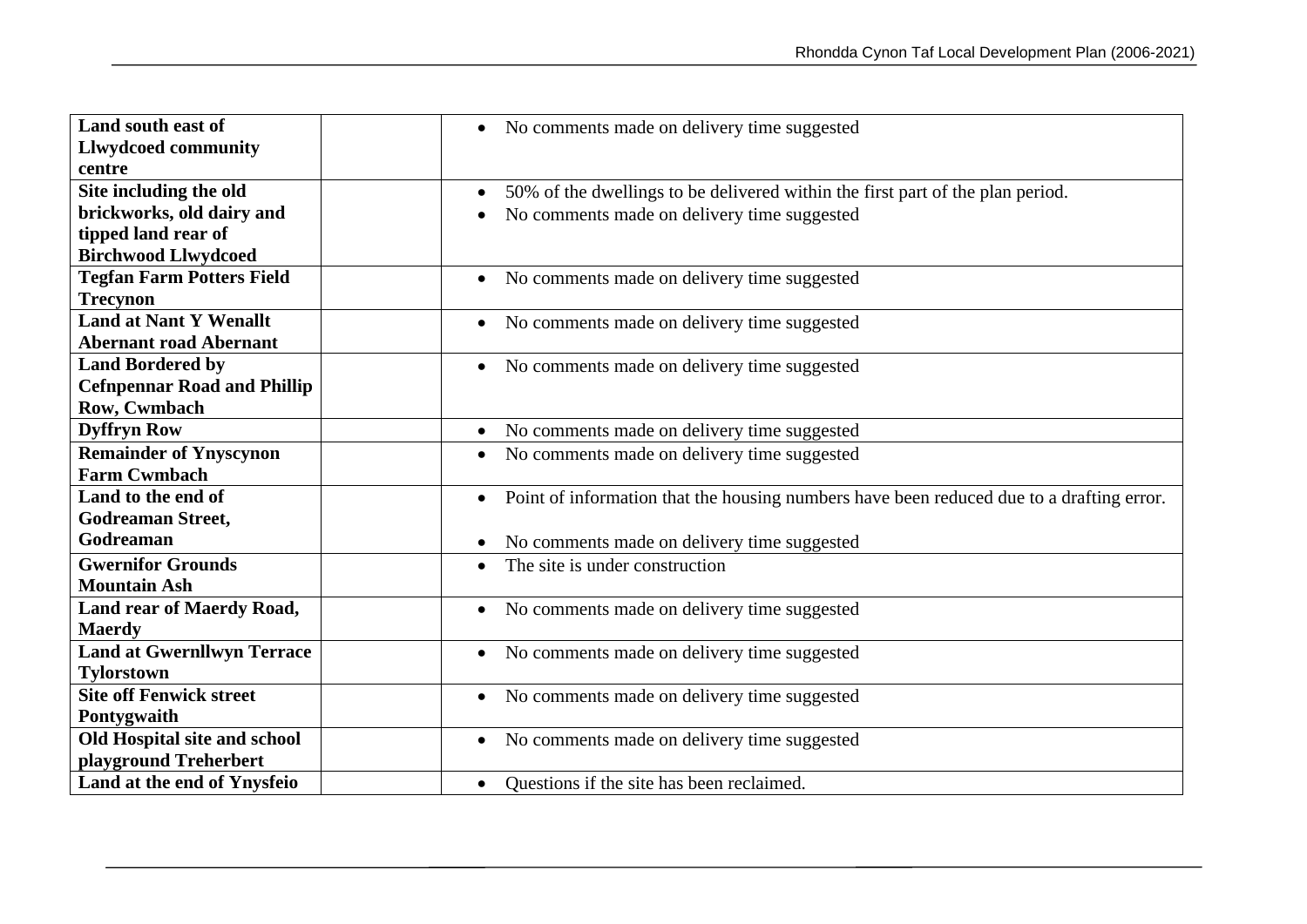| <b>Avenue Treherbert</b>           | Site has been reclaimed.<br>$\bullet$<br>No comments made on delivery time suggested<br>$\bullet$ |
|------------------------------------|---------------------------------------------------------------------------------------------------|
| Land at the end of Mace            | No comments made on delivery time suggested<br>$\bullet$                                          |
| <b>Lane Treorchy</b>               |                                                                                                   |
| <b>Site off Cemetery Road</b>      | • No comments made on delivery time suggested                                                     |
| <b>Treorchy</b>                    |                                                                                                   |
| <b>Hospital site Llwynypia</b>     | Consent has been granted and discussions are underway.<br>$\bullet$                               |
|                                    | Envisaged that the site will come forward at the early part of the plan period.<br>$\bullet$      |
| <b>Land at Park Street Clydach</b> | No comments made on delivery time suggested<br>$\bullet$                                          |
| Vale                               |                                                                                                   |
| <b>Land at Dinas Road/ Graig</b>   | No comments made on delivery time suggested<br>$\bullet$                                          |
| <b>Ddu Road Dinas</b>              |                                                                                                   |
| <b>Land at Catherine Street</b>    | No comments made on delivery time suggested<br>$\bullet$                                          |
| <b>Cymmer</b>                      |                                                                                                   |

#### **General comments**

- No over-arching market view- the north of the borough there are questions of marketability. It is recommended that the HBF be consulted further.
- Agreed to allow the HBF to comment further to gain an overview.
- The plan is looking 15 years into the future but past trends can lend clues to deliverability.
- There is a need for flexibility.
- Northern sites- there are a lot of smaller sites all coming forward in the latter part of the plan period. There is a need for a critical mass to make more of an impact in the area with a focus on the strategic sites to achieve this.